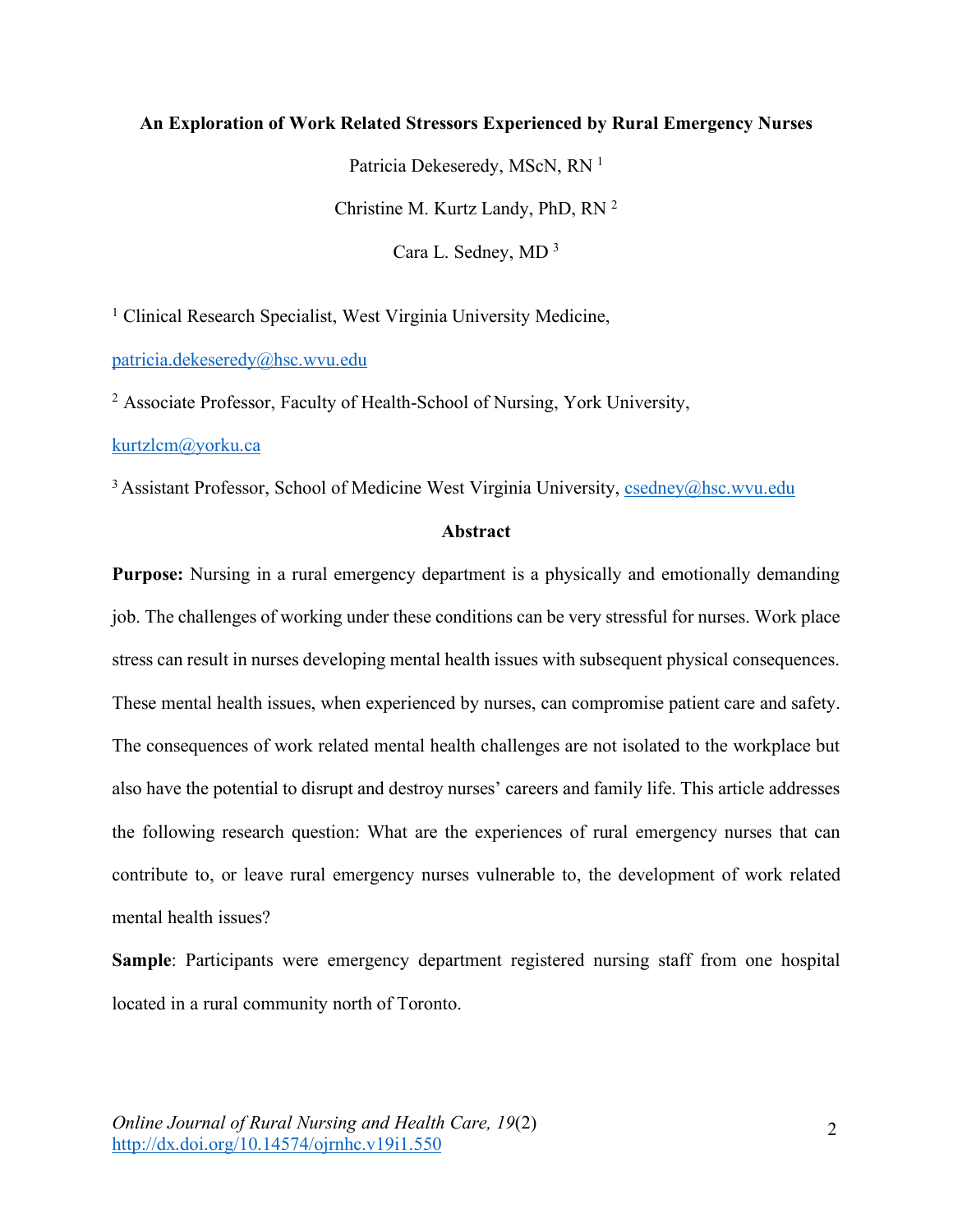**Method**: An exploratory qualitative descriptive study design was chosen, in which rural emergency department nurses were invited to share their stories through face-to-face in-depth interviews.

**Findings:** Rural emergency nurses are challenged by a lack of resources, anxious about working outside their scope of practice, and are concerned about issues related to patient privacy and their own anonymity in the community. Added to this is the emotional impact of caring for young trauma patients, family, and people they know from the community. These experiences also affect their family members and can be expressed by lashing out, impatience, and withdrawing from interactions with them.

**Conclusion:** Workplace challenges faced by rural emergency nurses can contribute to occupational mental health issues such as compassion fatigue and burnout. Managers of rural emergency departments need to acknowledge the unique working conditions of the nurses, improve communication, and tailor support programs to meet the needs of each individual nurse who has experienced an occupational threat to their mental well-being. *Keywords:* Rural Emergency Nurses, Mental Health, Compassion Fatigue, Stress, Burnout, Occupational Health

## **An Exploration of Work Related Stressors Experienced by Rural Emergency Nurses**

The nurses who work in rural emergency departments (ED) care for members of their community during long shifts in a fast-paced environment with limited resources. Nursing in a rural ED is a physically and emotionally demanding job. The challenges of working under these conditions can be very stressful for nurses (Healy & Tyrell, 2011; Yuwanich, Sandmark & Akhavan, 2016). Work place stress can result in nurses developing mental health issues and physical consequences (Kilic,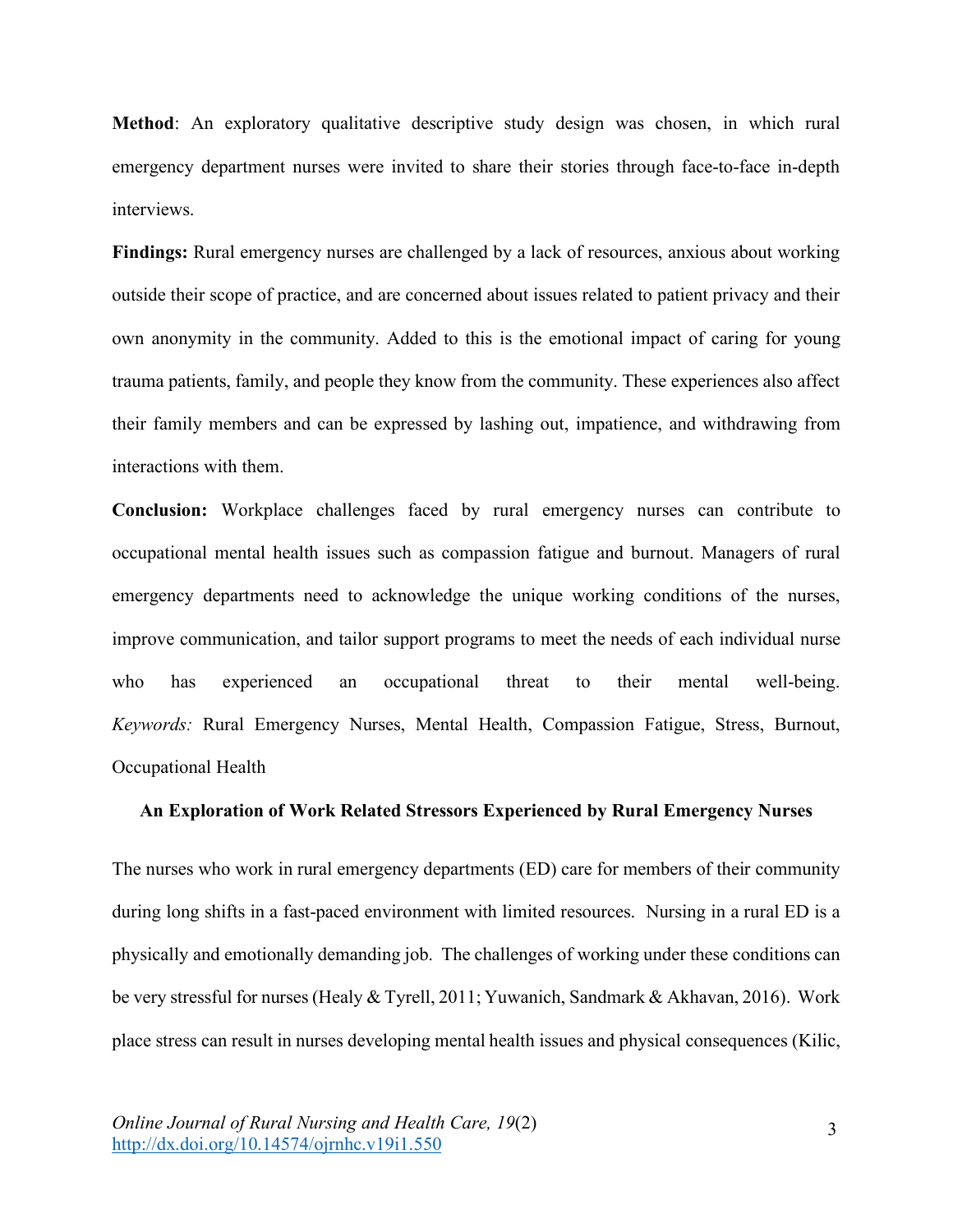Aytac, Korkmaz & Ozer, 2016; Potter et al., 2010; Yuwanich et al., 2016). These mental health issues, when experienced by nurses, can compromise patient care and safety (Christodoulou-Fella, Middleton, Papathanassoglou & Karanikola, 2017; Van Bogaert et al., 2017). The consequences of work-related mental health challenges are not isolated to the workplace but also have the potential to disrupt nurses' careers and family life (Showalter, 2010; Yuwanich et al., 2016). Previous studies have focused on ED nurses and stress, however, there is a dearth of research exploring how working in a *rural* ED may impact the mental health of the nurses who work in this environment. According to the Rural and Northern Health Care Report Executive Summary (Government of Ontario, 2011) "Rural communities in Ontario are those with a population less than 30,000 that are greater than 30 minutes away in travel time from a community with a population of more than 30,000" (p. 4). Being a rural resident means there can be added challenges to access health care. For example, transportation, limited healthcare supply, perceived lack of quality of health care, social isolation and financial constraints can limit health care access (Bolin et al., 2015; Goins, Williams, Carter, Spencer & Solovieva, 2005).

Mental health issues such as anxiety, depression, compassion fatigue (CF), burnout, and posttraumatic stress disorder (PTSD) have all been identified as a consequence of workplace stress (Aycock & Boyle, 2009; Cocker & Joss, 2016; Mealer, Burnham, Goode, Rothbaum, & Moss, 2009). Studies have shown that emergency nurses have a high prevalence of CF (Hooper, Craig, Janvrin, Westsel, & Reimels, 2010) and symptoms of burnout (Harkin & Melby, 2014). In addition, one study found that 1 in 3 emergency nurses' experienced sub-clinical levels of anxiety/depression and 8.5% met clinical levels of PTSD (Adriaenssens, de Gucht, & Maes, 2012) as a result of the work they do. The Diagnostic and Statistical Manual of Mental Disorders, Fifth Edition (DSM-5) is the first edition to include a chapter on trauma and stressor related disorders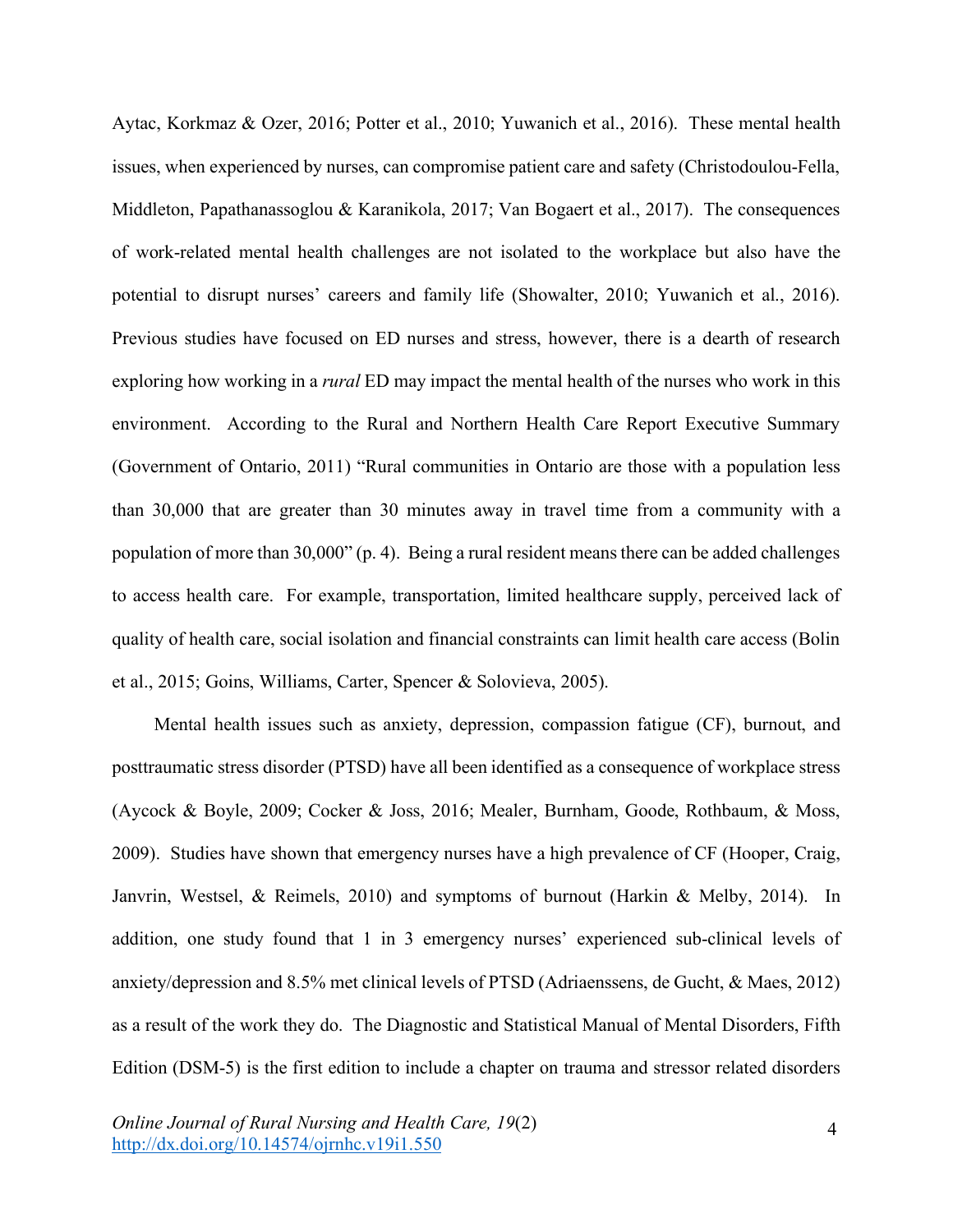acknowledging that work experiences can give rise to mental health problems such as PTSD and CF (American Psychiatric Association [APA], 2013). Understanding how the challenge of rural emergency nurses' work can contribute to PTSD, CF, and burnout is imperative in order to manage the deleterious effects of these mental health issues for these nurses.

This study addresses the following research question: What are the experiences of rural emergency nurses that can contribute to, or leave rural emergency nurses vulnerable to work place stressors? The study design is an exploratory, qualitative descriptive study that aims to (a) explore the experiences of rural emergency nurses that can affect their mental health; (b) give voice to rural emergency nurses regarding the everyday challenges of caring for their patients; (c) contribute to knowledge, that when disseminated amongst nursing and health professionals can inform policy and program development to address rural emergency room nurses' occupational mental health issues

# **Method**

An exploratory qualitative descriptive study design was chosen, in which rural ED nurses were invited to share their stories through face-to-face in-depth interviews. This approach provided rich data to help illuminate the challenges and multiple influences on the participants' experiences. The exploratory qualitative descriptive approach is a viable and acceptable research design for qualitative research that seeks to explore a phenomenon where little is known about the topic (Sandelowski, 2000). As there is very little research done on work related stressors rural emergency nurses face, an exploratory descriptive approach was chosen.

## **Participants**

Participants were 10 ED registered nurse (R.N.) staff. They were located in one Canadian hospital located in a rural community north of Toronto, in Ontario Canada.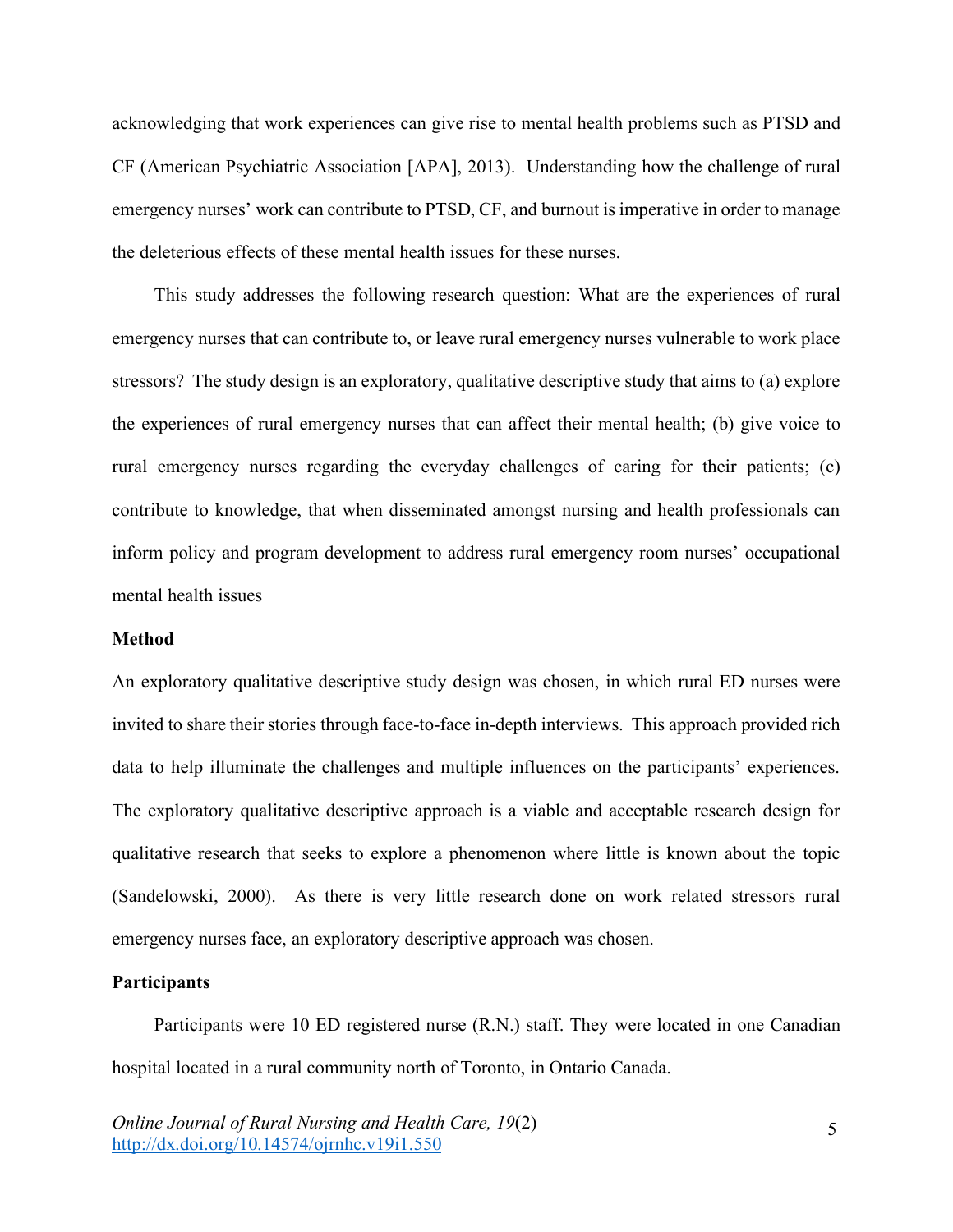# **Data Collection**

After ethical approval was received from the York University Research Ethics Board and from the local Hospital Research Ethics Board, the nurse manager of the hospital ED provided her nursing staff with verbal information about the study through staff meetings and casual discussions. A semi-structured interview guide was used to guide all the individual in-depth interviews (See Appendix). The guide consisted of thirteen open-ended questions and additional probing questions to facilitate elaboration and depth of exploration of the nurses' experiences working in the ED. The interviews lasted from 30 to 60 minutes and recordings were transcribed verbatim for analysis. Demographic data was included, however, any information that could lead to identification of the participants or the hospital was removed and the nurses were given a pseudonym to ensure the anonymity of the nurses and the hospital.

# **Data Analysis**

Qualitative content analysis as described by Hsieh & Shannon (2005) was used as the method for analyzing the data. Content analysis is the "subjective interpretation of the content of text data through the systematic classification process of coding and identifying themes or patterns" (Hsieh & Shannon, 2015 p.1278). The transcripts were read word-by-word, highlighting exact words that represented key thoughts or concepts (Hsieh  $\&$  Shannon, 2015). The emerging themes were organized and entered as nodes (a meaningful cluster) in NVivo computer software (NVivo, 2012). These processes continued (using constant comparison) until themes emerged from the data that were representative of more than one key thought (Hsieh & Shannon, 2105). During the process of analysis, two overarching themes emerged from the data. These included the *working in a rural ED is stressful* and *work stress in a rural ED broadly affects nurses and patients.*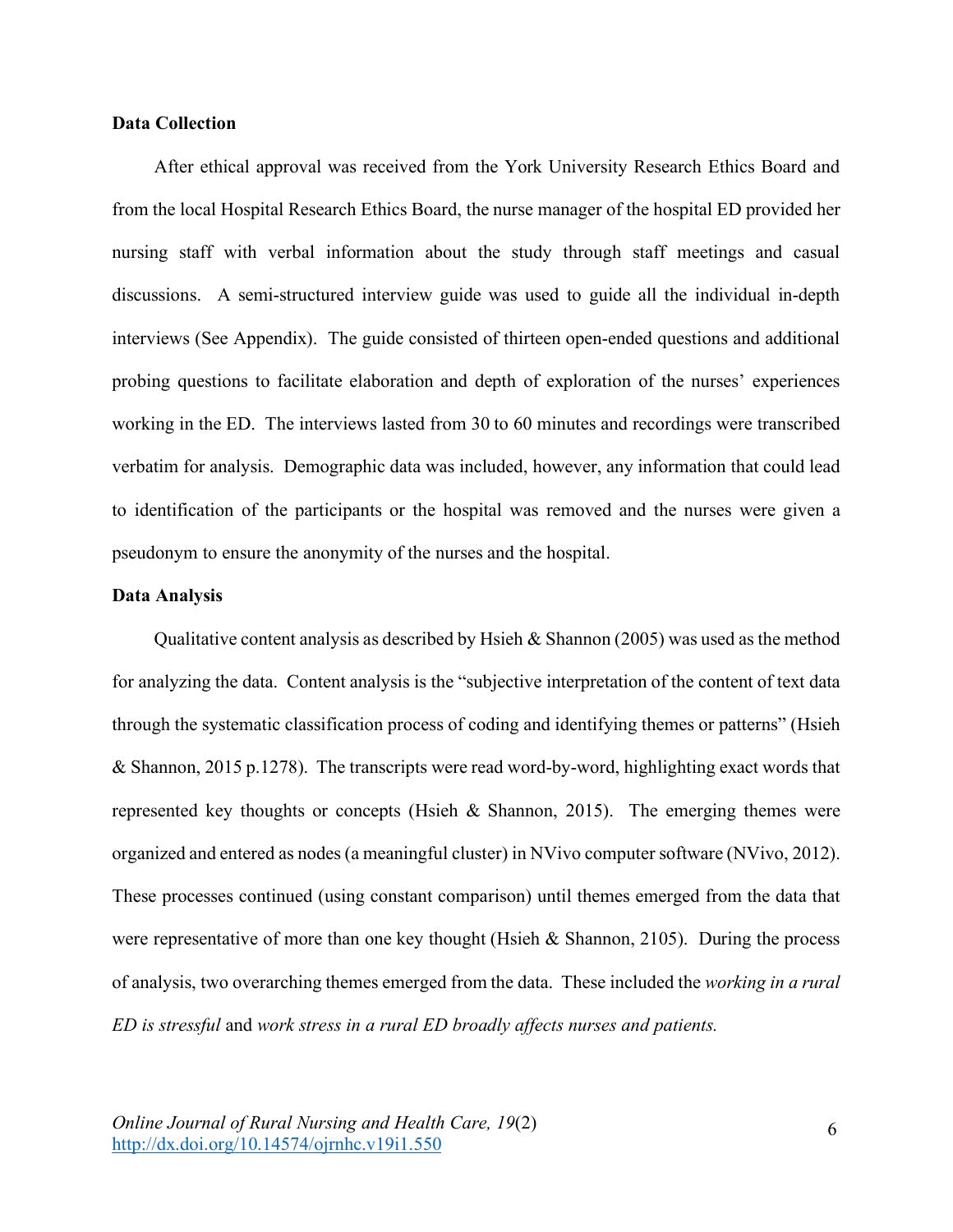To develop trustworthiness of the findings, the study was guided by Lincoln and Guba's (1985, 1994) trustworthiness framework. This framework consists of five criteria, i.e. credibility, dependability, confirmability, transferability, and authenticity (Lincoln & Guba, 1985, Guba & Lincoln, 1994). All the interviews were initially coded by one researcher as described above. Then, a second experienced researcher independently coded the interviews and results were discussed among the team until a consensus was reached. In addition, the research team kept comprehensive field notes, careful documentation of the research proposal, and tracked any document changes or revisions to any methodological and analytical decisions contributing to the audit trail.

# **Findings**

## **Demographics**

Ten nurses currently working in the ED were interviewed. The participants' demographic characteristics are presented in Table 1.

### Table 1

| Demographic Variable  | N              | $\frac{0}{0}$ |
|-----------------------|----------------|---------------|
| Gender                |                |               |
| Female                | 10             | 100           |
| <b>Marital Status</b> |                |               |
| Married               | 6              | 60            |
| Divorced              | 3              | 30            |
| Single                |                | 10            |
| Age                   |                |               |
| 25-29                 | 1              | 10            |
| 30-34                 |                | 10            |
| 35-39                 |                | 10            |
| 45-49                 | $\overline{2}$ | 20            |
| 50-54                 | 4              | 40            |
| 55-59                 |                | 10            |

|  | Demographic Characteristics of Participants |  |  |
|--|---------------------------------------------|--|--|
|--|---------------------------------------------|--|--|

Nursing Education

*Online Journal of Rural Nursing and Health Care, 19*(2) http://dx.doi.org/10.14574/ojrnhc.v19i1.550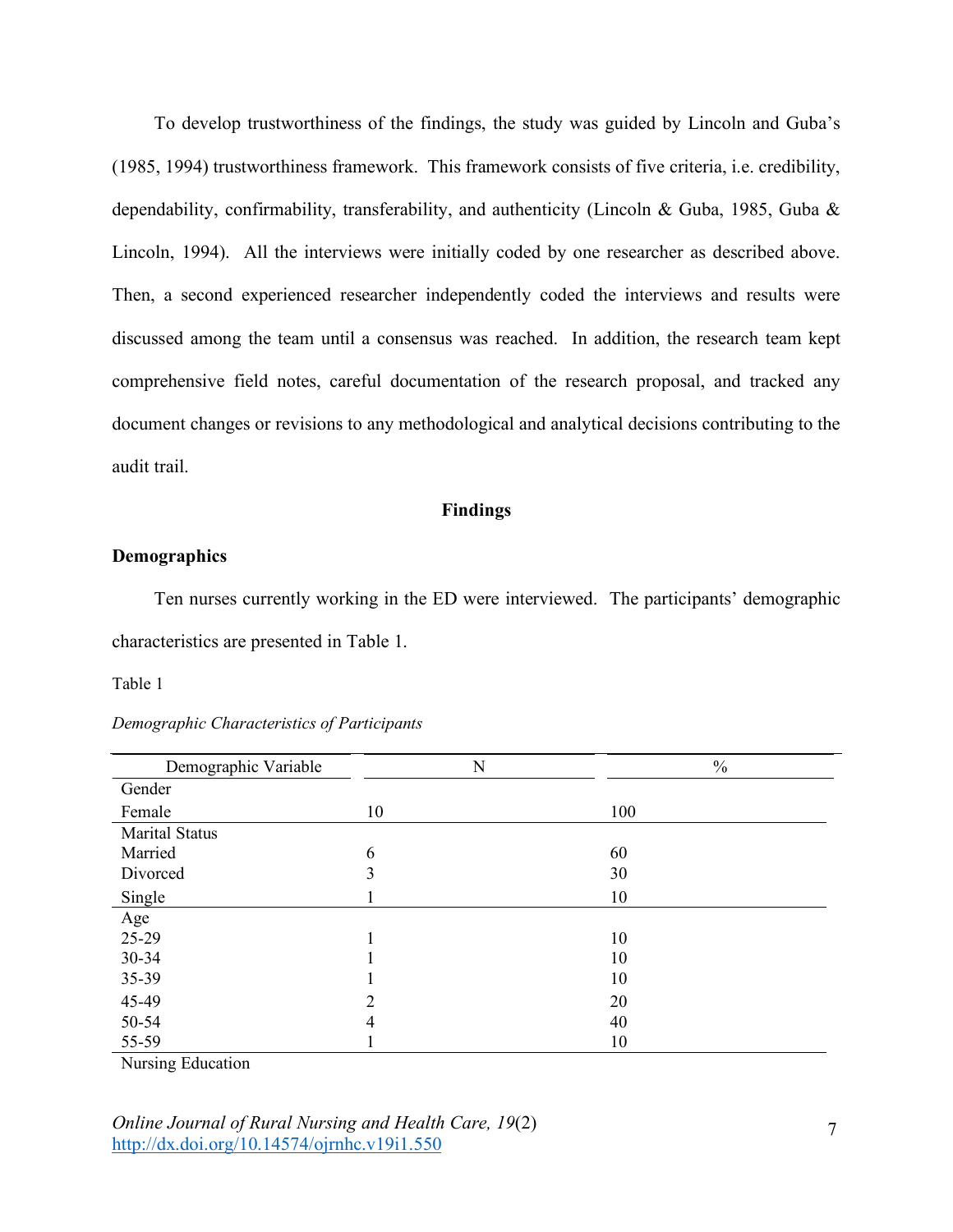| Diploma                  | 7      | 70 |
|--------------------------|--------|----|
| <b>University Degree</b> | 2      | 20 |
| <b>Graduate Degree</b>   |        | 10 |
| Years Working as an R.N. |        |    |
| < 5                      | 2      | 20 |
| $5-9$                    |        | 10 |
| $10 - 14$                | 2      | 20 |
| $15-19$                  | 2      | 20 |
| $20+$                    | 3      | 30 |
| Years Worked in the E.R  |        |    |
| < 5                      |        | 10 |
| $5-9$                    | 3      | 30 |
| $10 - 14$                | $_{0}$ | 0  |
| $15-19$                  | 3      | 30 |
| $20+$                    | 3      | 30 |
| Lives in Community       |        |    |
| Yes                      | 9      | 90 |
| N <sub>0</sub>           |        | 10 |
| <b>Employment Status</b> |        |    |
| Full-time                | 6      | 60 |
| Part-time                | 4      | 40 |

Note. *Diploma nursing graduates are those that graduated from a 2-3 year program from a community college, university graduates have a 4-year bachelor degree in nursing, and graduate program nurses have an advanced degree such as a masters or PhD in nursing.*

The nurses were open about their ED experiences caring for patients in their community.

They shared stories about the challenges and personal impact of nursing in a small rural ED. Two

overarching themes as well as multiple subthemes emerged from the data (Table 2).

Table 2

*Themes and Subthemes*

| Overarching Theme                  | <b>Subthemes</b> |                                          |
|------------------------------------|------------------|------------------------------------------|
| Working in a rural ED is stressful | $\mathbf{1}$ .   | Lack of resources                        |
|                                    | 2.               | Scope of practice and liability concerns |
|                                    | 3.               | Lack of privacy in the community         |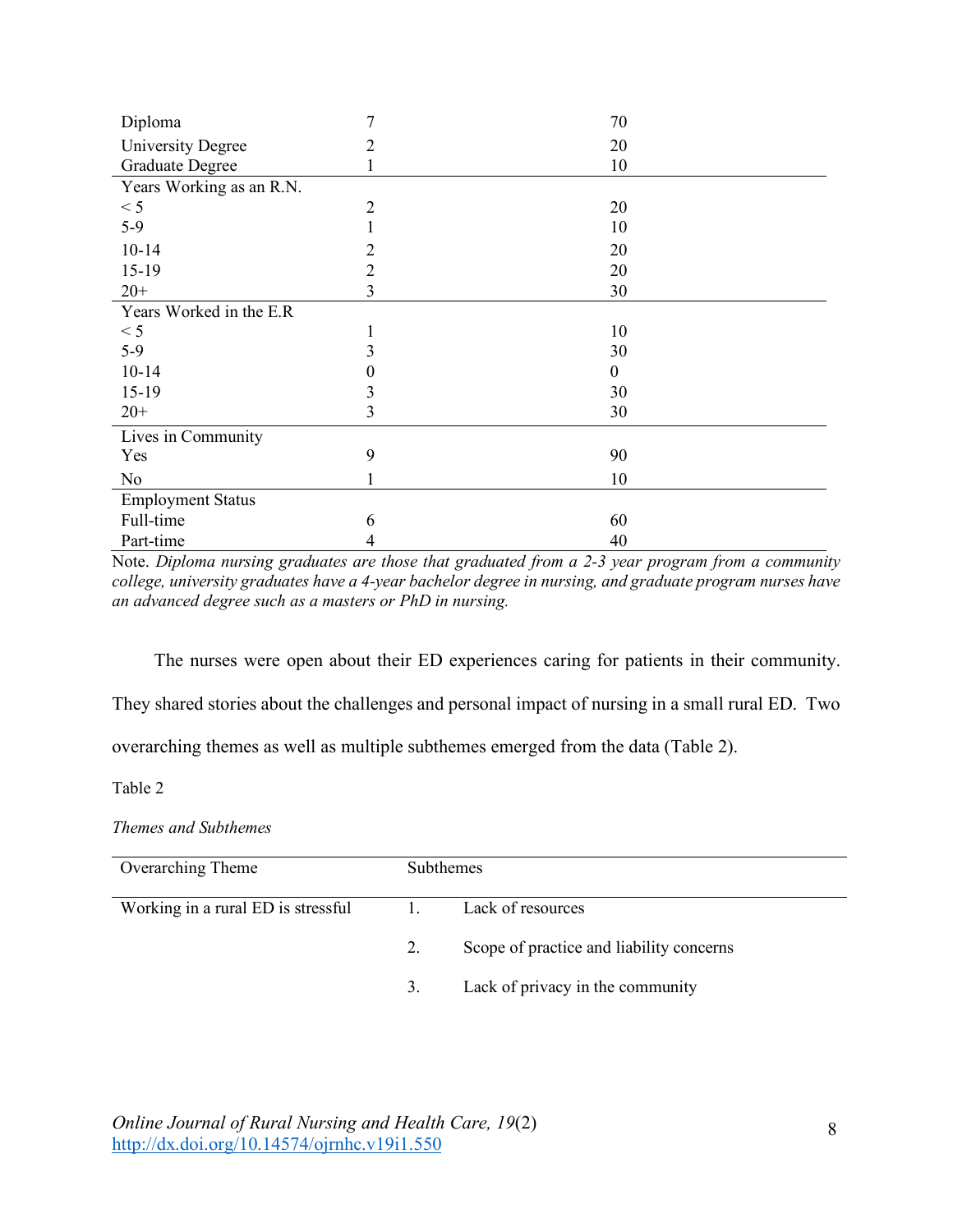|                                                                     | 4. | Personal relationships with patients and/or their    |  |  |
|---------------------------------------------------------------------|----|------------------------------------------------------|--|--|
|                                                                     |    | families                                             |  |  |
|                                                                     | 5. | Extreme stress in treating young trauma patients     |  |  |
|                                                                     | 6. | Feeling trapped in the ED                            |  |  |
|                                                                     |    |                                                      |  |  |
| Work stress in a rural ED broadly 1.<br>affects nurses and patients |    | Results of the emotional stress of working in the ED |  |  |
|                                                                     | 2. | Impact of work stress on home life                   |  |  |
|                                                                     | 3. | CF experience and perception                         |  |  |
|                                                                     | 4. | Machismo as a way to deal with work stress           |  |  |
|                                                                     |    |                                                      |  |  |

# **Working in a Rural ED is Stressful**

The first overarching theme is that working in a rural ED is stressful. Subthemes describing specific work stressors included lack of resources, scope of practice and liability concerns, lack of privacy within the community, personal relationships with patients, extreme stress in treating young trauma patients, and feeling trapped in the ED. All the participants believed that working in a rural ED presented challenges that were different than working in a larger or urban center. Quotes from the participants representing the subthemes of this overarching theme are presented in Table 3.

**Lack of resources.** Many participants talked about working with a lack of resources in the rural ED that directly affected their workload and quality of patient care. This included both lack of ancillary staff such as technical and clerical support, and mismatched patient to nurse ratios during periods of heavy ED traffic such as summers and weekends.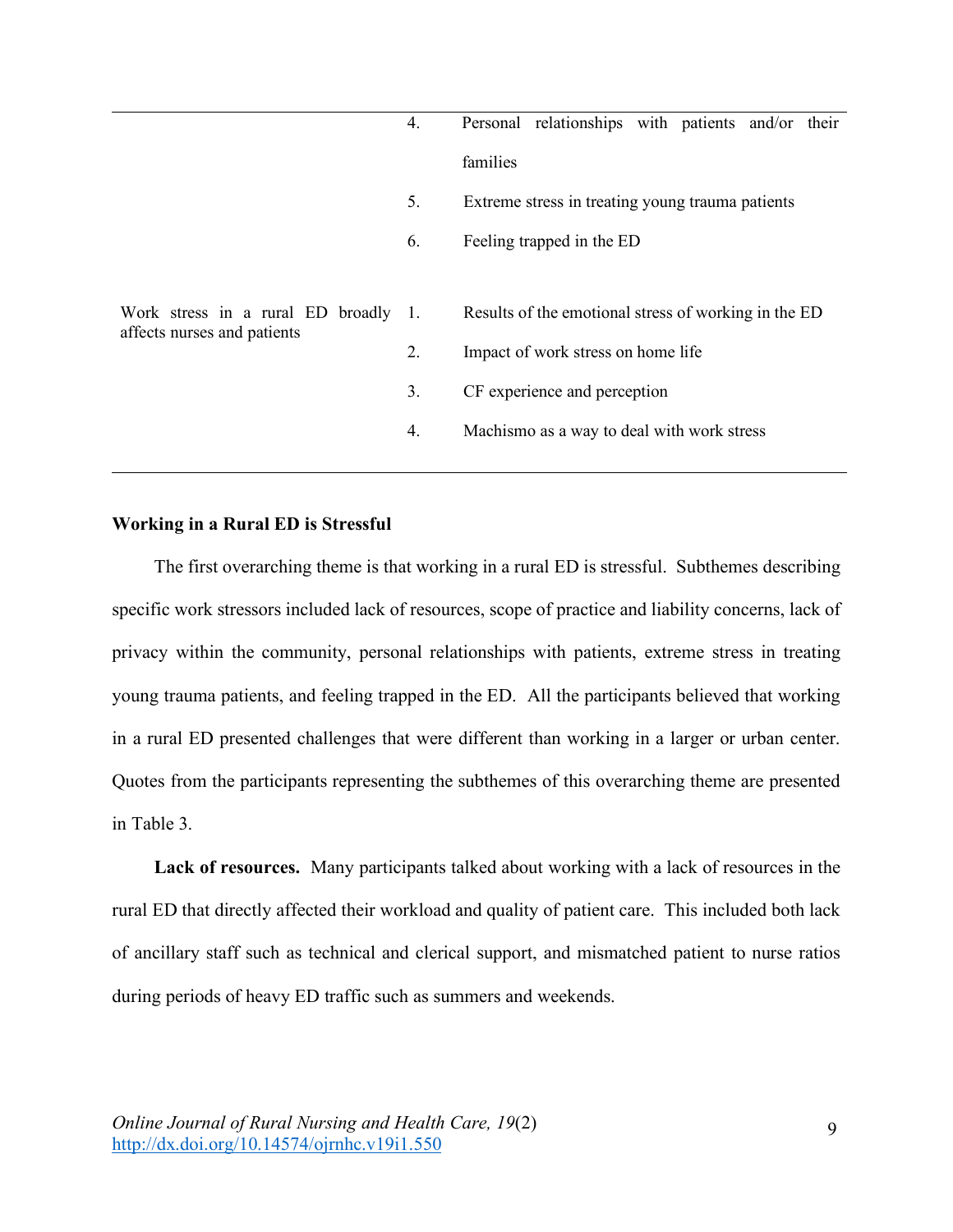**Scope of practice concerns.** A few nurses said that they sometimes had to work outside their scope of practice to save patients' lives. This led some of the nurses to be concerned that they might be endangering their nursing registration. One participant wondered if her patient might have had a better outcome if the treatment had been initiated more quickly. She was concerned this patient's case would be reviewed by hospital administration or the College of Nurses of Ontario and the nursing staff would be held legally responsible for the poor outcome.

**Lack of privacy in the community.** The nurses identified that working and living in a small community meant they were recognized outside of work by members of the community and sometimes asked about their work and patients they had cared for. This could include inquiries by former patients as well as questions from patients' friends or family members who heard about an incident at the hospital. These requests for information put the nurses in awkward positions as they had information they could not share. All participants were aware of privacy legislation and had strategies to deal with situations when they were asked by family or friends to disclose personal information about patients.

**Personal relationships with patients and/or their families.** For the participants, working in a small community meant they sometimes treated family and friends in the ED. One participant described doing CPR on friends and how it disturbed her that she did not recognize the patients. Another said treating family members could be *"upsetting and embarrassing".* Still another described feeling self-conscious about treating people she knew in the department and how situations at the hospital have the potential to be retold in the community.

**Extreme stress in caring for young trauma patients.** One of the most challenging situations discussed by most of the participants was caring for pediatric and young adult trauma patients. During a pediatric crisis, many of the nurses shared that they identified with the distressed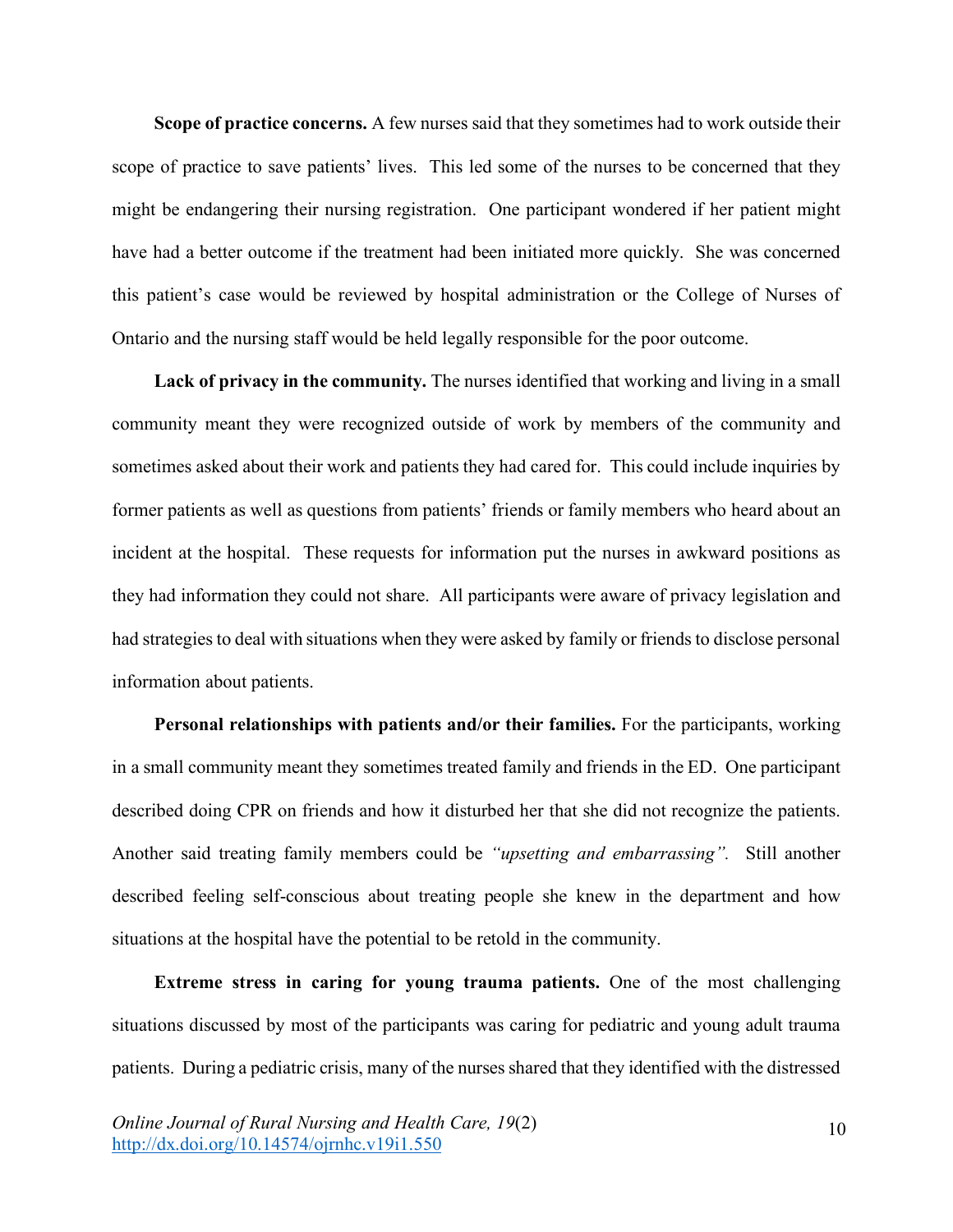families and also often thought about their own children. In addition, when the ambulance dispatch called ahead to notify of an incoming child trauma the nurses were sometimes concerned that it could be their own child. One participant described feeling guilty for hoping the incoming trauma was not her child. Although she felt relieved that the trauma patient was not her child, she described the 'relief' to be short lived because she was overwhelmed by the reality that the trauma was somebody else's child.

The nurses had vivid memories and recalled with great detail the young trauma patients they cared for. The participants specifically discussed how pediatric traumas affected them emotionally and, in turn, their ability to function on the job. One participant candidly about reliving the experience of caring for a pediatric patient that passed away. These thoughts were so intrusive that they kept her awake at night.Another shared that after caring for a child experiencing severe pediatric trauma she had difficulty focusing on her work and would have benefited from a day off to recover.

**Feeling trapped in the ED.** Another subtheme which repeatedly surfaced was that nurses could feel trapped in the ED. This sense of feeling trapped was attributed to living in a small community and therefore, they would be unable to make the same income and maintain the same lifestyle due to a lack of other types of nursing positions. In addition, nurses who had worked for many years in the hospital remained in their jobs because they had built up seniority, vacation time and pensions. This security made it a difficult decision to switch jobs, even if they wanted a different job. When asked where they saw themselves in ten years, most of the nurses said that they would not be working in this ED.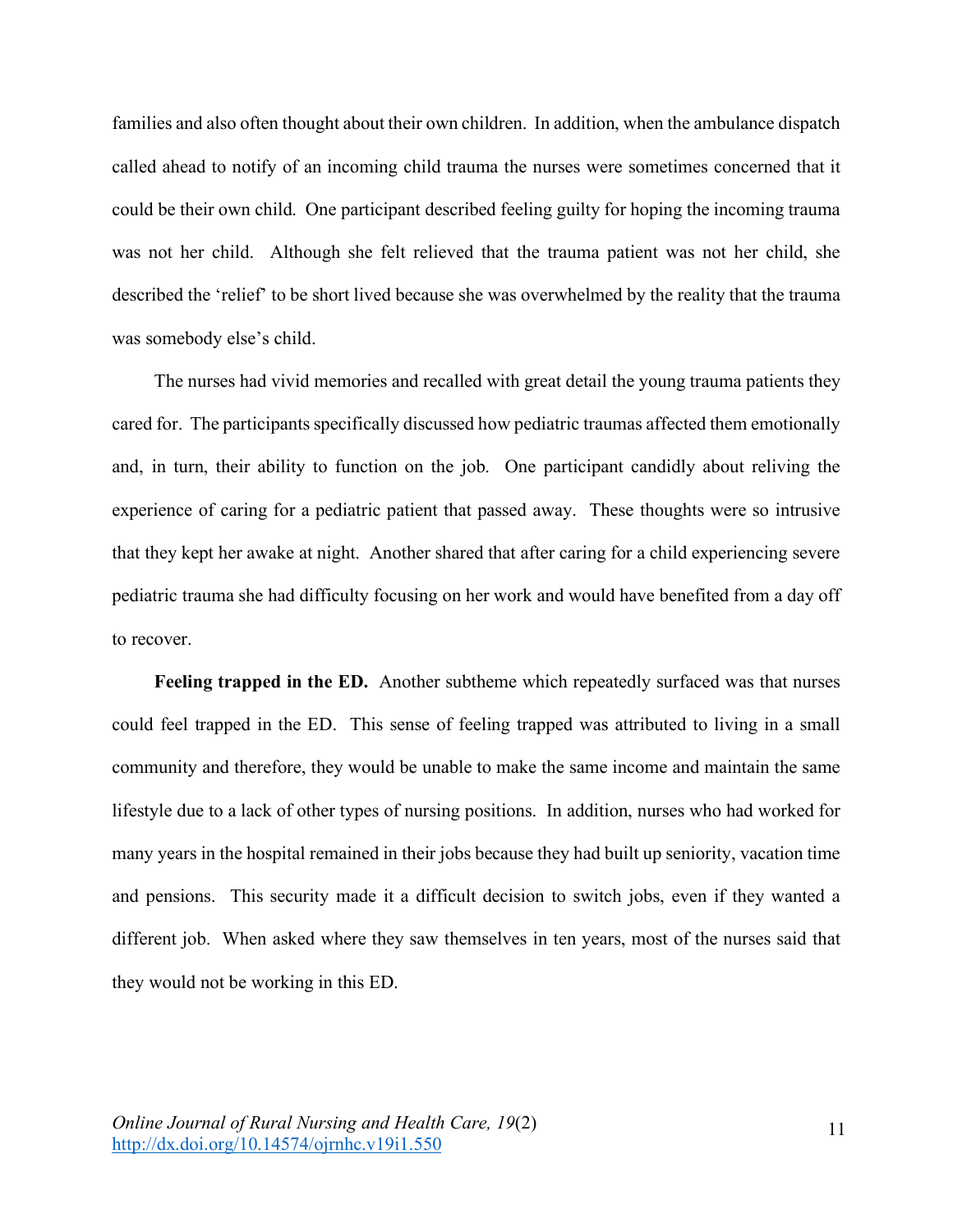# Table 3

# *Quotes Forming the Subthemes of Working in a Rural ED is Stressful*

| Subtheme                               | <b>Participant Quotes</b>                                                                                                                        |
|----------------------------------------|--------------------------------------------------------------------------------------------------------------------------------------------------|
| Lack of resources                      | "as a nurse you are really challengedyou are doing everything, ECGs,                                                                             |
|                                        | IV's, any sort of procedure that in a teaching hospital the medical students                                                                     |
|                                        | or the interns would be doing"                                                                                                                   |
|                                        | you are very restricted in the resources you haveI have to run and                                                                               |
|                                        | phone for x-ray, I have to run and phone for blood workno security, no                                                                           |
|                                        | registration."                                                                                                                                   |
|                                        | "Here we have barebones everything so I think it's just trying to figure out                                                                     |
|                                        | what you have to do and doing it."                                                                                                               |
|                                        | "[Patient visits] in key summer months, are similar to the volumes that I saw<br>in downtown Toronto emergency with about a third of the staff." |
|                                        | "It's on the weekends when you are overwhelmed with numbers, because of                                                                          |
|                                        | this [vacation] area and the populationyou know doubles, triples,                                                                                |
|                                        | whatever."                                                                                                                                       |
|                                        | "it's all about the hours and not getting burnt outI can see why the nurses                                                                      |
|                                        | get grouch[y] here, because it is stressfuldlmost twelve o'clock and they                                                                        |
|                                        | haven't been to breakfast yet [the morning break] and I've been up since five                                                                    |
|                                        | thirty and didn't sleep until four fifteen and I'm thinking it is hard to be here                                                                |
|                                        | for so many hours and not even go pee or have something to eat"                                                                                  |
| Scope of practice and                  | "Sometimes we cross the line, out of the scope of a nurse. But if I don't cross                                                                  |
| liability concerns                     | that line with my physician backing me up in the next room, this person dies.                                                                    |
|                                        | So we do cross the line and it's not right, but it is what has to be done                                                                        |
|                                        | because it is for the patient"                                                                                                                   |
|                                        | "I worry for my license a lot here. I've never done that before."                                                                                |
| Lack of privacy in the                 | "Privacy is huge, I would say it is a huge issue because people know                                                                             |
| community                              | everybody, people are related to everybody, people are married to everybody                                                                      |
|                                        | it seems. I just don't say anything about anyone; because  Everybody                                                                             |
|                                        | knows somebody to some degree and you are going to say something that                                                                            |
|                                        | will bite you in the ass".                                                                                                                       |
|                                        | "It's very difficult because often I am asked were you working. Did you                                                                          |
|                                        | see?"                                                                                                                                            |
| Personal relationships                 | "Yeah, so that part is really hard. I did CPR on a woman's husband once. I                                                                       |
| with patients and/or their<br>families | knew the woman more than I knew the husband but just, you are getting                                                                            |
|                                        | involved in the, you know, the whole code."<br>"I've done CPR on a couple of friends of mine that have died and I'm (years                       |
|                                        | old). It's hard in that sense and then my neighbor, who was totally                                                                              |
|                                        | [pulmonary embolus] and purple, couldn't even recognize her. You know,                                                                           |
|                                        | you are doing CPR on your neighbor and the husband comes in and you're                                                                           |
|                                        | kind of going, shoot (shakes her head)"                                                                                                          |
| Extreme stress in treating             | "Well, last night I was up till four in the morning because the last shift I                                                                     |
| young trauma patients                  | worked I had an eleven month old. We were doing CPR, tubed her everything.                                                                       |
|                                        | She ended up passing awayit was a local family, you kind of know the family                                                                      |
|                                        | and so I was reliving thatand I was reliving till four fifteen in the morning                                                                    |
|                                        | and what you could have done differently, how could we have made that faster,                                                                    |

*Online Journal of Rural Nursing and Health Care, 19*(2) http://dx.doi.org/10.14574/ojrnhc.v19i1.550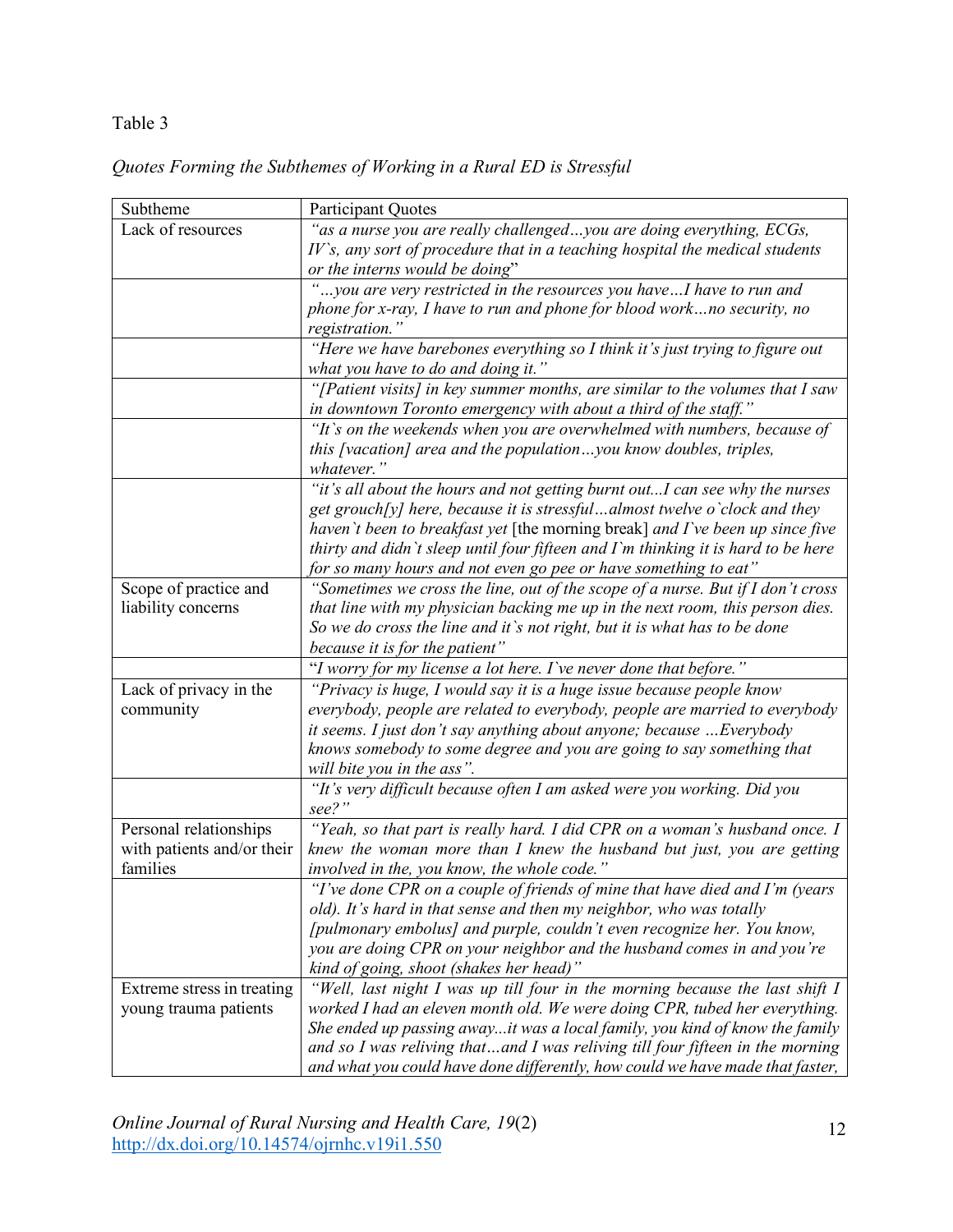|                        | what could we have. Do you know what I mean? So it has a big impact, it<br>really does, all this stuff and knowing people I'm having three hours |
|------------------------|--------------------------------------------------------------------------------------------------------------------------------------------------|
|                        | sleepI've been redoing (reliving over and over) it. You take a lot of it"                                                                        |
|                        | "I had a 6 year old drowning a few years ago and we did CPR on him for six                                                                       |
|                        | hours, he'd fallen through the ice and his baby brother sat outside the                                                                          |
|                        | trauma room on a stretcher, and his dad stood at the end of the bed                                                                              |
|                        | clapping, you know; come on (name) come on (name) and for six hours we                                                                           |
|                        | tried to help this little kid and he didn't make it".                                                                                            |
| Feeling trapped in the | "And that's one of the challenges in a smaller community too, is that most, a                                                                    |
| ED                     | lot of nurses feel trapped in what they do because you cannot make the same                                                                      |
|                        | income and maintain the same lifestyle, there's not too many other                                                                               |
|                        | opportunities".                                                                                                                                  |

# **Work Stress in a Rural ED Broadly Affects Nurses and Patients**

The second overarching theme that emerged from the data was that work stress in a rural ED broadly affects nurses and patients. This overarching theme pertains to how working in a rural ED affected the ED nurses' mental health, feelings, awareness and motivation, and thereby patient care and non-work social functioning.The subthemes that explicate the complexity of this overarching theme are: responses to the emotional strain of working in the ED, impact of work life on home life, compassion fatigue experience and perception, and machismo as a method to deal with work stressors. Quotes from the participants representing the subthemes of this overarching theme are presented in Table 4.

**Results of the emotional stress of working in the ED.** Many nurses talked about how they reacted to the emotional stress of working in an ED caused by such things as over work, dealing with trauma and a lack of resources. They also discussed the impact this stress had on their mental health. The participants responded to the stress they experienced at work in various ways. Half of the nurses described crying about traumatic work events either at home or while still at work. One participant described leaving work and driving to the lake to cry when she recalled the events of the day.Another described being angry and frustrated at work because she felt overwhelmed by her work and unable to cope. Still others described feeling "burnt-out" and "grouchy". One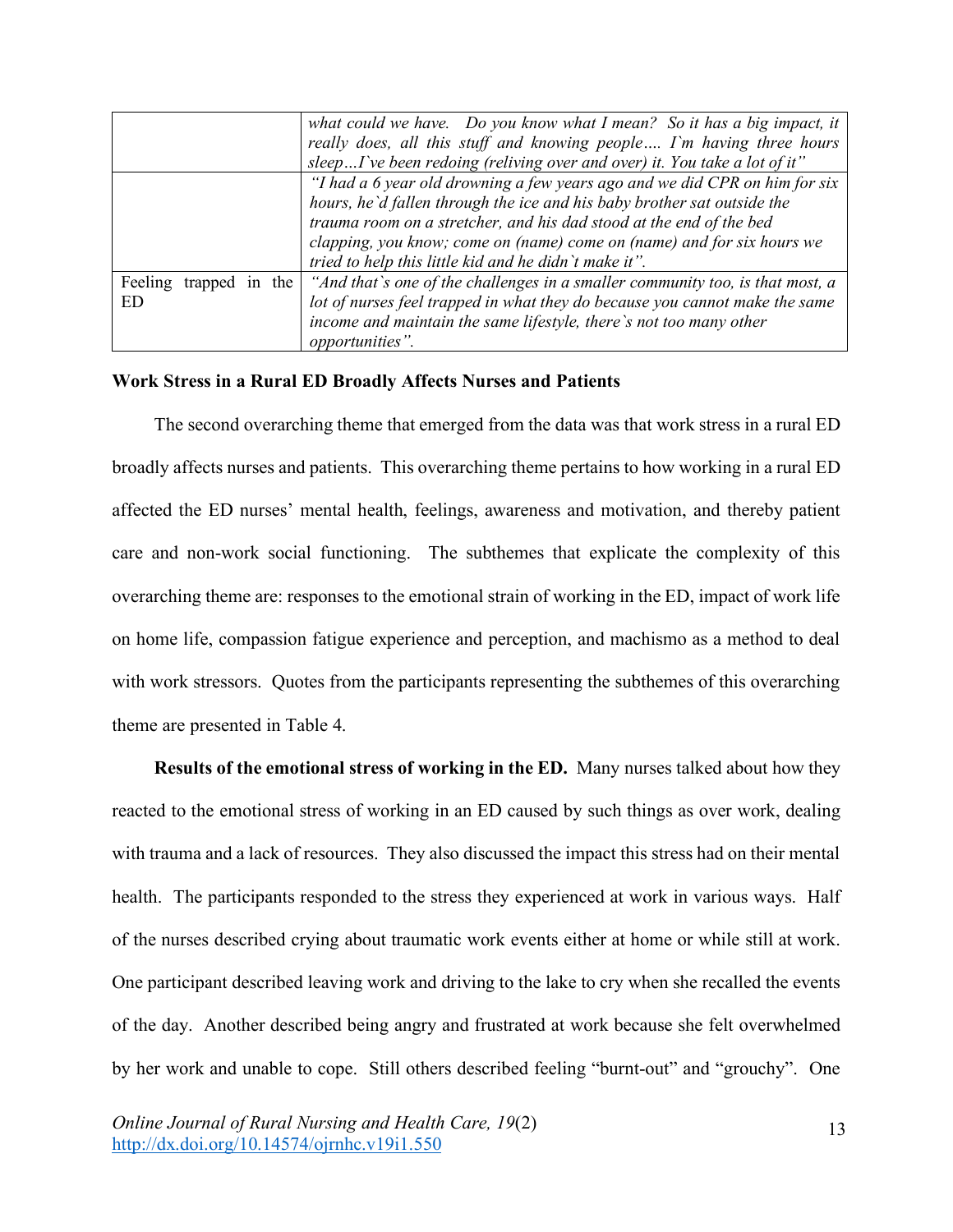participant connected the death of a 17 year old patient she cared for to an episode of depression she experienced. In order to cope with the emotional strain**,** two participants left nursing for a period of time; one for a year and one for three and a half years. Both participants indicated that their stressful work environment contributed to this choice.

**Impact of work stress on home life.** Most of the nurses stated their work impacted their home life in one way or another by this work stress. This was particularly evident after a "bad day", i.e. one with multiple trauma patients, difficult cases, or working without enough staff and not being able to take breaks. The participants talked about how a bad day at work would negatively impact their family. They described behaving more negatively toward their families by being angry or yelling after a stressful day at work. Some participants described emotionally withdrawing after a bad day from family, while others shared that they sought emotional support from their partners. Two participants mentioned using alcohol as a coping mechanism.

**CF experience and perception.** Most of the participants had heard of CF and agreed it was a real issue, and one many had experienced. The nurses shared how CF in their experience led them to distance themselves from having therapeutic relationships with patients. The nurses also felt there was a connection between CF and the nurses' feeling numb to emotions. One participant acknowledged the vulnerability of this group of nurses to CF because of the traumatic events they are involved with. Some participants indicated the staff had discussed CF in a work setting. Some nurses indicated that they would avoid emotionally supporting patients because it was too upsetting to get involved in their problems or they were too busy.

The nurses also spoke about guarding their own emotions to avoid distress by becoming hardened, cynical or blocking out situations that would normally be troubling to them. For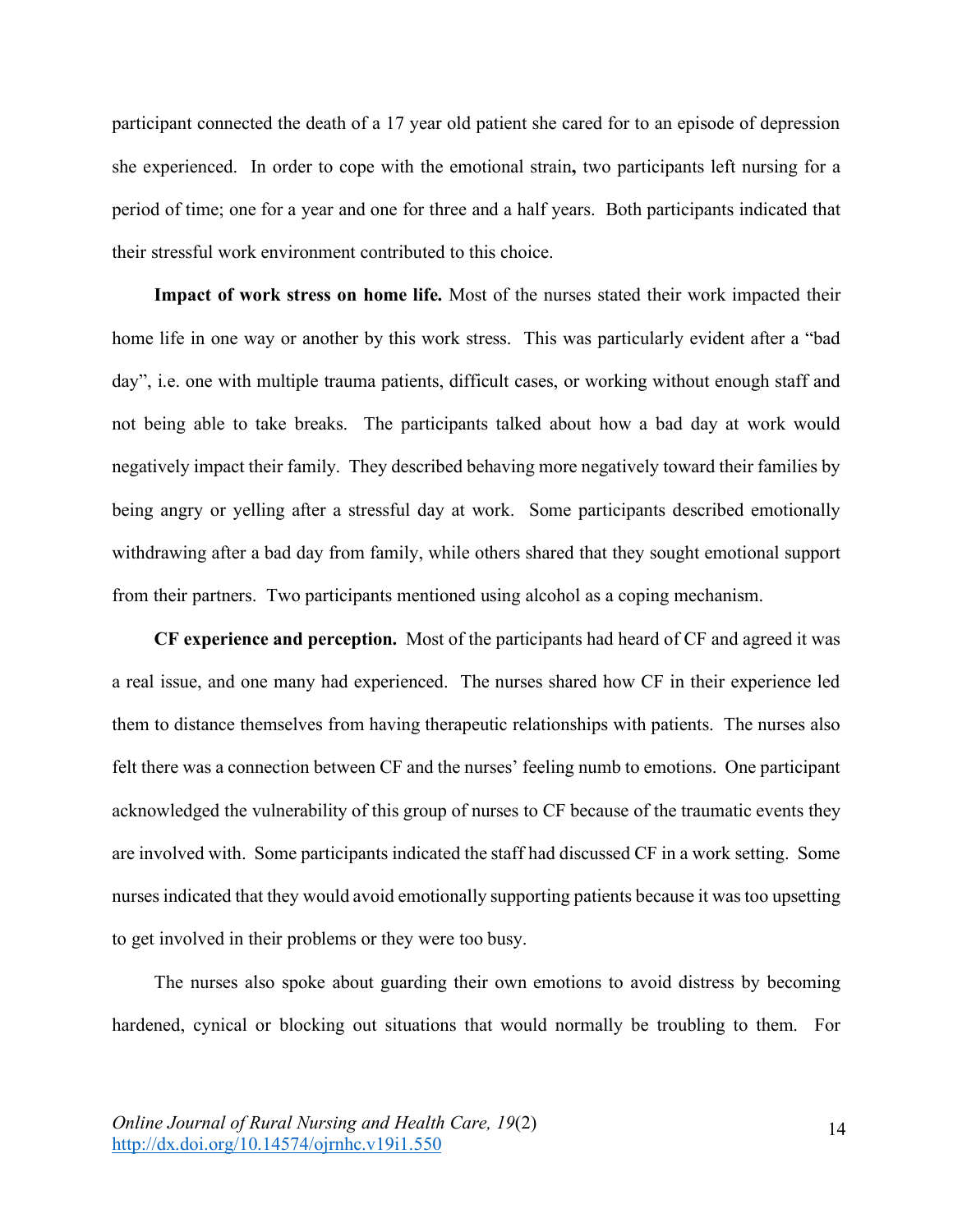example, several participants coped by using humor or compartmentalization in addition to blocking out events*.*

**Machismo as a way to deal with work stress.** The nurses were very proud of the work they do. They viewed themselves as survivors for continuing to nurse patients in the stressful environment of the emergency room. In addition, they recognized that emergency nursing was unique and saw ED nurses as tough for sticking with it. One participant spoke with a sense of machismo that she was still working in the ED, while another spoke with pride about being a resilient emergency nurse*,*

Teamwork was often related as a positive development of the emotional stress. Multiple participants noted that they had pride in their nursing colleagues and one participant said that working in a small department meant nurses needed to rely on each other more than at a larger center, and do more with less help. However, both systemic and interpersonal factors which disincentivized demonstrating vulnerability were mentioned, such as nurses' not generally taking days off after a stressful case while paramedics often would.

Table 4

| Subthemes                   | <b>Participant Quotes</b>                                                    |
|-----------------------------|------------------------------------------------------------------------------|
| Responses to the emotional  | "I started having some anxiety issues and I did get medicatedso I came       |
| stress of working in the ED | to work and literally, it was like I wasn't workingand it turned out I had   |
|                             | depression and was off for two months"                                       |
|                             | "I took a break for about three, three and a half yearsthen I came back      |
|                             | $in.$ "                                                                      |
| Impact of work stress on    | "It totally bleeds into your home lifeso you go home, you vent, you cry,     |
| home life                   | you drink a bottle of wine, you know you cope or whatever and then you       |
|                             | get up the next day and you start over."                                     |
|                             | "I kind of withdraw, which is not necessarily the best thing to do but it is |
|                             | hard for your family to understand because you have to keep                  |
|                             | confidentialityand when you come home, and you look like shit and you        |
|                             | feel like shit and all you really want to do is snuggle beside your partner  |
|                             | they don't get it."                                                          |

*Work Stress in a Rural ED Broadly affects Nurses and Patients*

*Online Journal of Rural Nursing and Health Care, 19*(2) http://dx.doi.org/10.14574/ojrnhc.v19i1.550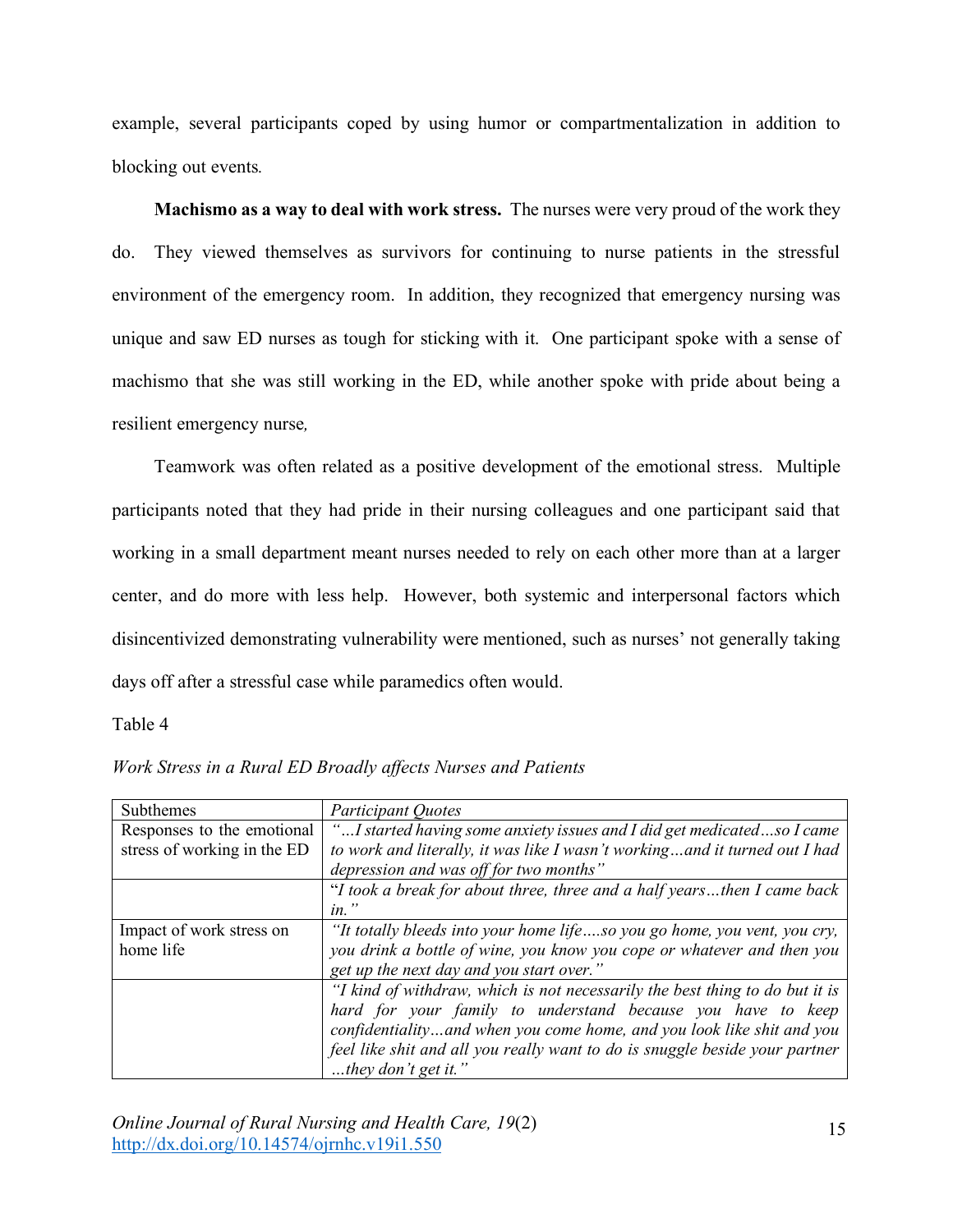|                           | "Work is work, home is homesome nights I probably drink a couple of<br>glasses of wine and that's how I deal with it." |
|---------------------------|------------------------------------------------------------------------------------------------------------------------|
| CF experience and         | "Yeah, I definitely have heard of CF, that's something we definitely face                                              |
| perception                | here a lot, because we are such a small center and we're not really close                                              |
|                           | to anything. We deal with a lot of traumatic stuff, infants, teenagers, adults,                                        |
|                           | very traumatic deaths."                                                                                                |
|                           | "I block a lot of it out because you have to keep going because I am an                                                |
|                           | emotional person. I actually make jokes out of a lot of stuff so I can keep                                            |
|                           | going.'                                                                                                                |
|                           | "Okay, compartmentalize it, it's an accident, you didn't cause it, you tried                                           |
|                           | to help them, and you go that way."                                                                                    |
| Machismo as a way to deal | "Yeah, it was not a nice place to work, but all us old gals are still here,                                            |
| with work stress          | stuck it through."                                                                                                     |
|                           | "It's just totally different nursing, and it's harder nursing because we have                                          |
|                           | to rely on each other and we do really amazing things here that we should                                              |
|                           | be really proud of  in the city you would have teams of people doing."                                                 |

## **Discussion**

This study shows rural emergency nurses are at risk for workplace stress due to a variety of inciting events, and this in turn has a wide ranging emotional impact on the nurses themselves, as well as home life and patient care. It is important to understand those aspects of workplace stress in rural emergency nursing that can leave nurses vulnerable to CF, burnout, and other mental health issues, as well as to acknowledge characteristics *unique to the rural ED* such as lack of privacy, feeling trapped, and a lack of resources.

# **Education and programs to address work related stress and mental health issues**

The participants had varying degrees of knowledge on coping with workplace stressors. While compassion fatigue and burnout were familiar terms to some participants, the frequency of unproductive coping mechanisms such as use of alcohol indicate need for further education. Nursing education programs and hospital orientation should include courses about the impact of CF and burnout on patients, nurses, and home life. Ideally, such programs should be easily accessible (in person or on the internet) and emphasize the importance of self-care such as stress management, health maintenance, and professional development.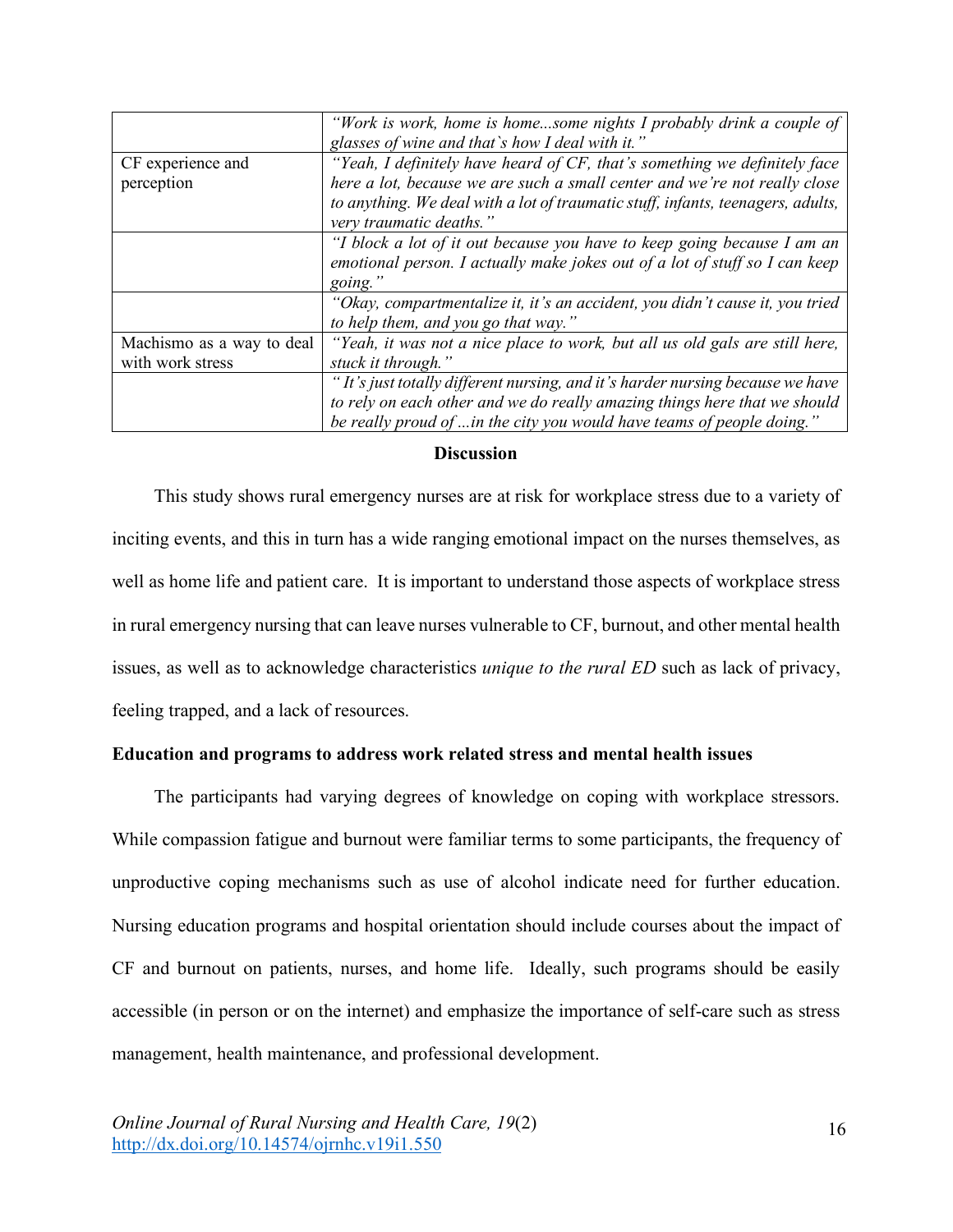The Occupational Health and Safety Act (Section 25(2) (h)) dictates that employers have a duty to protect their workers (Government of Ontario, 1990), including mental health. Therefore, it is important that hospitals provide mental health support for nursing staff, including programs to reduce or mitigate mental health issues as a result of their work. Research into the effectiveness of these programs will assist institutions to choose the best fit for the employee who is or could be affected. Findings from this study indicate that programs instituted in urban ED are not necessarily transferrable to a rural ED, and within the ED, the nurses had different ideas of how programs could support them personally.

# **Practical Strategies to Minimize Workplace Stress in the Rural ED**

The nurses in this study gave examples of ways they felt the hospital management could help them cope with the challenges of working in their ED. Job sharing, flexible work hours and scheduling were attributed to making the work environment more manageable and satisfying to the nurses, and also as stress management strategies. Scheduling is paramount because if nurses are not given enough time to rest and manage stress between shifts, it can lead to the development of mental health issues such as CF (Braunschneider, 2013). This type of improved scheduling has been suggested to reduce burnout in nurses (Witkoski- Stimpfel, Sloane, & Aiken, 2012). The nurses interviewed said they would often miss breaks during their 12-hour shift because they were too busy to take one. This has implications for patient care because working without proper breaks in a 12-hour shift makes it difficult to perform without errors (Witkoski-Stimpfel, Sloan, & Aiken, 2012). Manageable work hours and nurses getting enough sleep are important for quality patient care (Lockley et al, 2004).

Furthermore, the perception of management support was important to the nurse participants in this study. They described specific examples where what they perceived as lack of management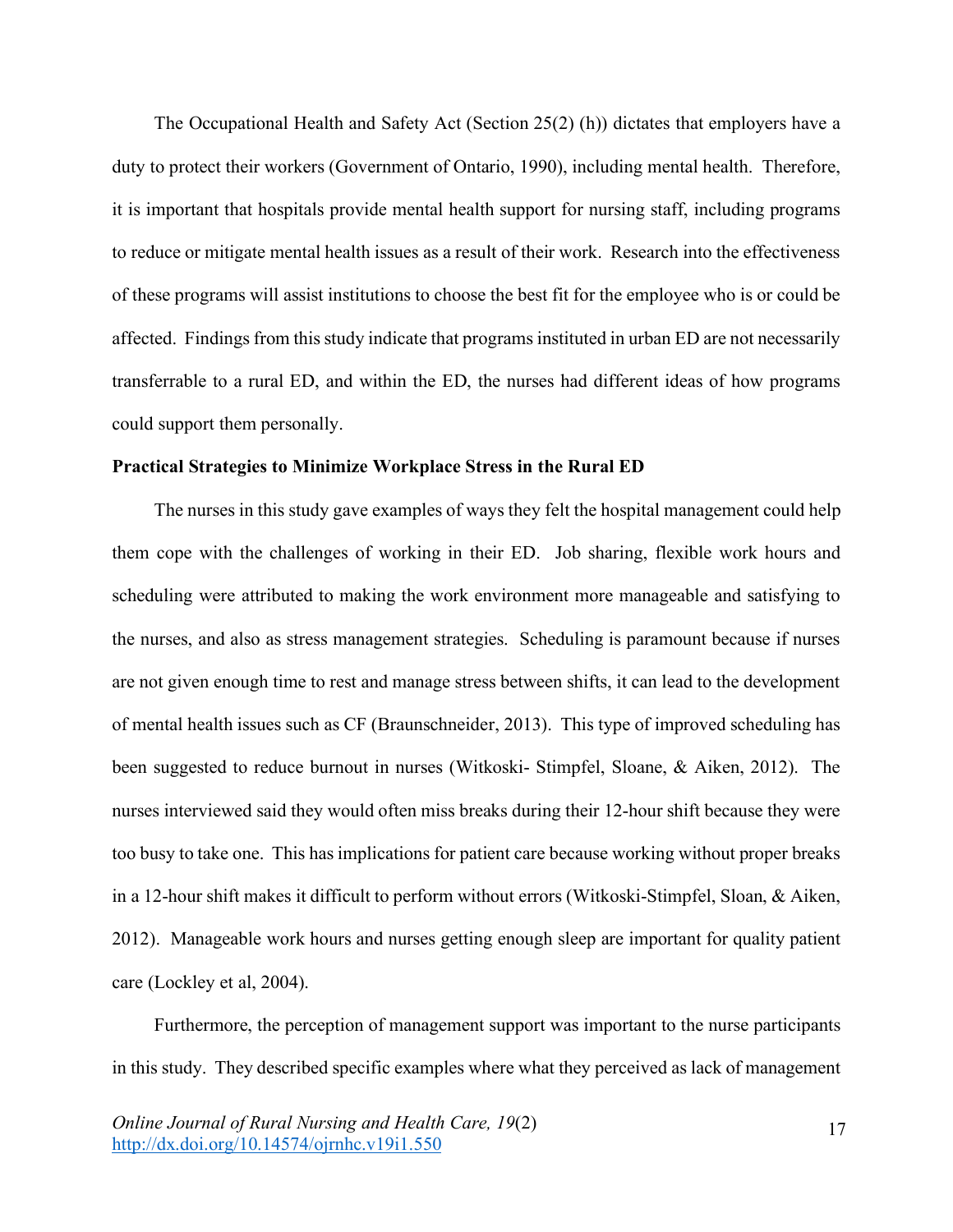support increased their workplace stress, such as blame in patient complaints or scope of practice issues. Conversely, they described new management personnel in a positive light if they were indoctrinated to some of the current ED workplace stressors, citing that such familiarity would hopefully lead to more supportive management decisions.

# **Limitations**

This single-center qualitative study has a number of limitations. The generalizability of a single-center Canadian study can be questioned, and therefore replicating the study to include a larger scale and more diverse sample would be of benefit. Further generalizability issues arise from the sample of nurse participants. A wider age range of participants, recruiting male nurses (to explore gender difference), and nurses from a multicultural background would enhance the sample and provide varying perspectives of mental health issues resulting from work experiences. Because the participants volunteered for the study, voluntary response selection bias may play a role, as nurses with differing experiences in a rural ED may have declined participation.

#### **Conclusion**

In this research study, we explore what specific workplace challenges rural emergency nurses' face that can contribute to occupational stresses. This study is noteworthy in that it is believed to be the first to addresses how the stress of working in a rural ED can affect the mental health of the nurses who work there. Findings indicate that rural emergency nurses are challenged by a lack of resources (space, R.N.s and support staff), anxious about working outside their scope of practice, and are concerned about issues related to patient privacy and their own anonymity in the community. Added to this is the emotional impact of caring for young trauma patients, family, and people they know from the community. Additionally, the findings indicate that the experiences of the nurses can also have an impact on their personal life. The participants had

*Online Journal of Rural Nursing and Health Care, 19*(2) http://dx.doi.org/10.14574/ojrnhc.v19i1.550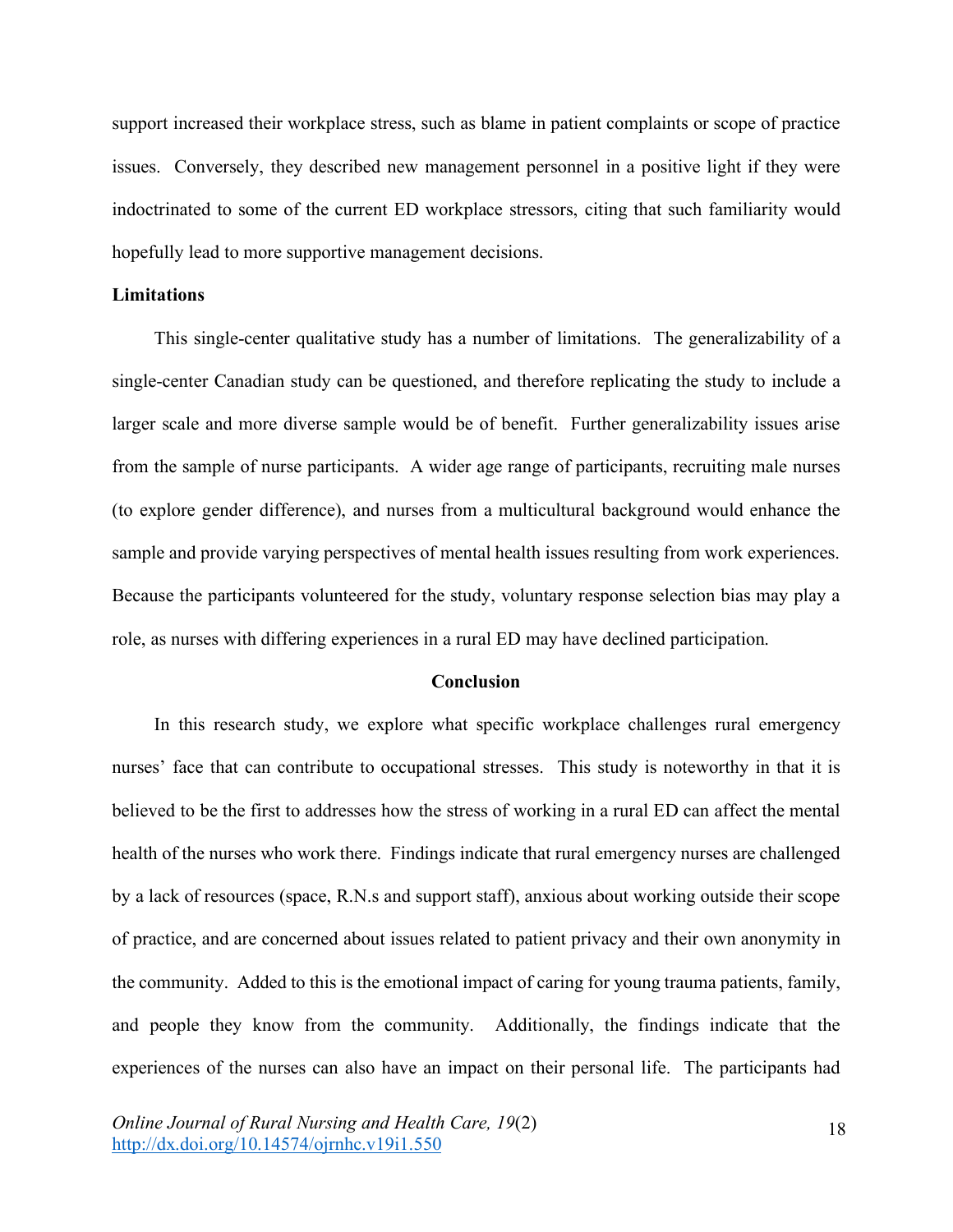varied knowledge of support programs available to them, and mixed reviews on the access and effectiveness of such programs. Administrators of rural EDs should be aware of the unique working conditions of the nurses, improve communication, and tailor support programs to meet the needs of each individual nurse who has experienced an occupational threat to their mental wellbeing.

## **References**

- Adriaenssens, J., De Gucht, V., & Maes, S. (2012). The impact of traumatic events on emergency room nurses: Findings of a questionnaire survey. *International Journal of Nursing Studies*, *49*, 1411-1422. https://doi.org/10.1016/j.ijnurstu.2012.07.003
- American Psychiatric Association. (2013). *Diagnostic and statistical manual of mental disorders* (5th Ed.). Arlington, VA: American Psychiatric Publishing.
- Aycock, N., & Boyle, D. (2009). Interventions to manage compassion fatigue in oncology nursing. *Clinical Journal of Oncology Nursing*, *13*, 183-191. https://doi.org/10.1188/09.CJON.183- 191
- Bolin, J. N., Bellamy, G. R., Ferdinand, A. O., Vuong, A. M., Kash, B. A., Schulze, A., & Helduser, J. W. (2015). Rural healthy people 2020: New decade, same challenges. *Journal of Rural Health*, *31*, 326-333. https://doi.org/10.1111/jrh.12116
- Braunschneider, H. (2013). Preventing and managing compassion fatigue and burnout in nursing. *ESSAI*, *11*, 14-18. Retrieved from https://www.ona.org/documents/File/frontlines/ONA\_ NursesKnowFeature\_201605.pdf
- Cocker, F., & Joss, N. (2016). Compassion fatigue among healthcare, emergency and community service workers: A systematic review. *International Journal of Environmental Research and Public Health, 13*, 618. https://doi.org/10.3390/ijerph13060618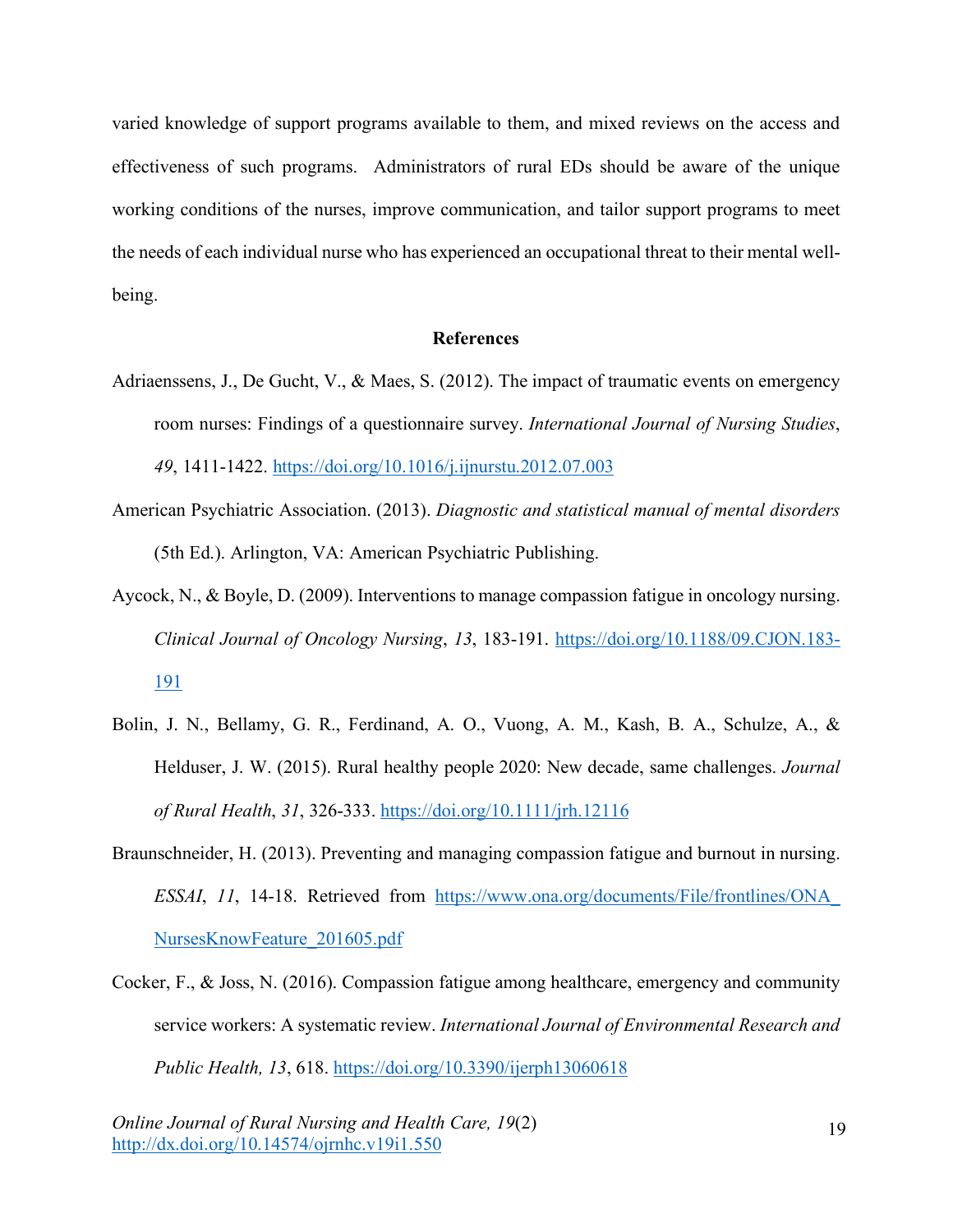- Christodoulou-Fella, M., Middleton, N., Papathanassouglou, E. D., & Karanikola, M. N. (2017). Exploration of the association between nurses' moral distress and secondary traumatic stress syndrome: Implications for patient safety in mental health services. *BioMed Research International, 2017*(2017), 1-19. https://doi.org/doi.org/10.1155/2017/1908712
- Goins, R., Williams, K., Carter, M., Spencer, M., & Solovieva, T. (2005). Perceived barriers to health care access among rural older adults: A qualitative study. *Journal of Rural Health*, *3*, 206-213. https://doi.org/10.1111/j.1748-0361.2005.tb00084.x
- Government of Ontario. (1990). Occupational health and safety act. Retrieved from https://www.ontario.ca/laws/statute/90o01
- Government of Ontario. (2011). Rural and northern health care report. Retrieved from http://www.health.gov.on.ca/en/public/programs/ruralnorthern/docs/exec\_summary\_rural\_ northern\_EN.pdf
- Guba, E., & Lincoln, Y. (1994). Competing paradigms in qualitative research. In N. K. Denzin & Y. S. Lincoln (Eds.), *Handbook of qualitative research* (pp. 105-117). Thousand Oakes, CA: Sage.
- Harkin, M., & Melby, V. (2014). Comparing burnout in emergency nurses and medical nurses. *Clinical Nurse Studies*, *2*(3), 152-163. https://doi.org/10.5430/cns.v2n3p152
- Healy, S., & Tyrrell, M. (2011). Stress in emergency departments: Experiences of nurses and doctors. *Emergency Nurse*, 31-37. https://doi.org/10.7748/en2011.07.19.4.31.c8611
- Hooper, C., Craig, J., Janvrin, D. R., Wetsel, M. A., & Reimels, E. (2010). Compassion satisfaction, burnout, and compassion fatigue among emergency nurses compared with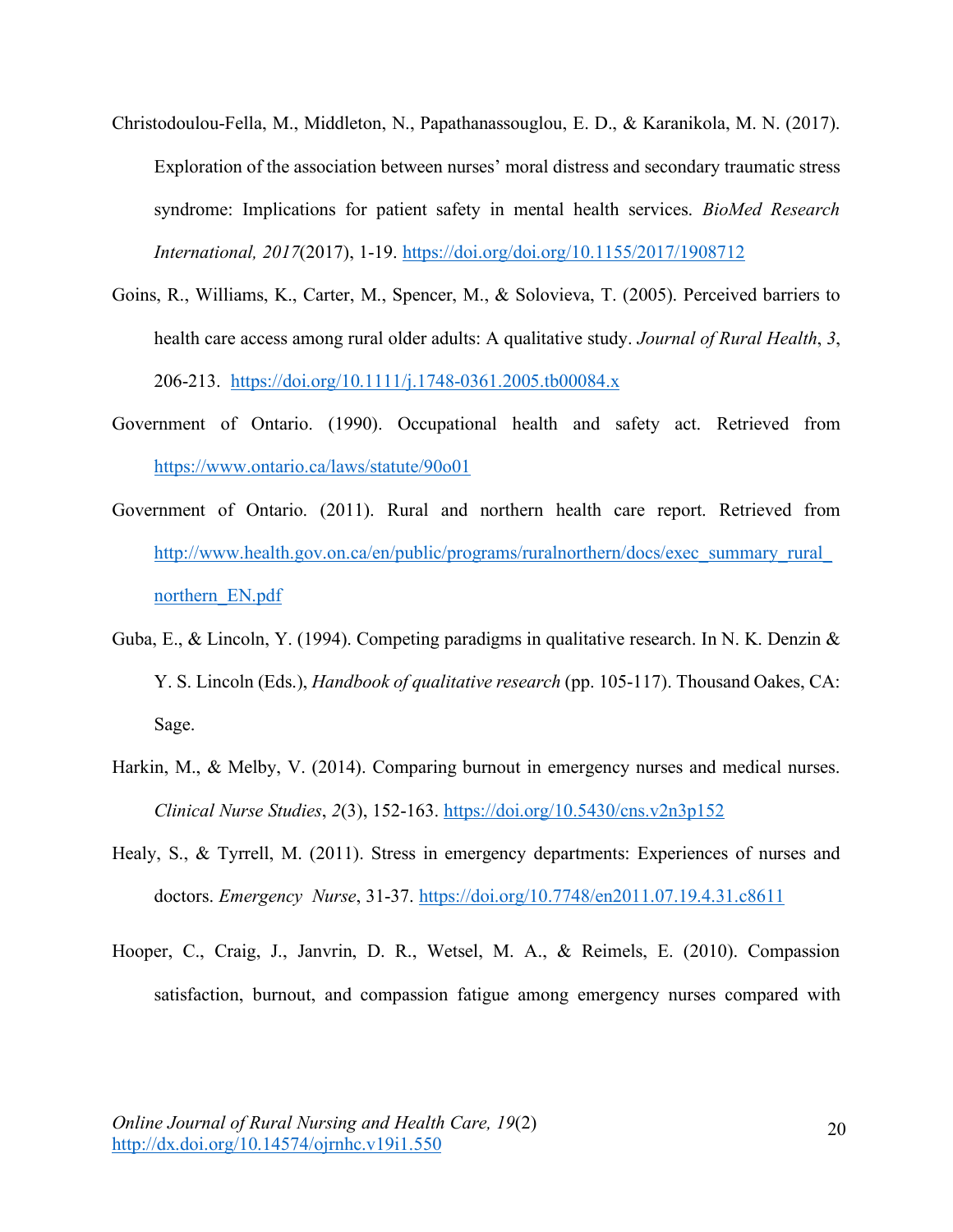nurses in other selected inpatient specialties. *Journal of Emergency Nursing*, 420-427. https://doi.org/10.1016/j.jen.2009.11.027

- Hsieh, H., & Shannon, S. E. (2005). Three approaches to qualitative content analysis. *Qualitative Health Research*, *15*, 1277-1288. https://doi.org/10.1177/1049732305276687
- Kilic, S. P., Aytac, S. O., Korkmaz, M., & Ozer, S. (2016). Occupational health problems of nurses working at emergency departments. *International Journal of Caring Sciences*, *9*, 1008-1019. Retrieved from http://www.interna tionaljournalofcaringsciences.org/Default.aspx?page Index=1&pageReason=0
- Lincoln, Y. S., & Guba, E. G. (1985). *Naturalistic inquiry*. Newbury Park, CA: Sage.
- Lockley, S. W., Barger, L. K., Ayas, N. T., Rothschild, J. M., Czeisler, C. A., & Landrigan, C. P. (2007). Effects of health care provider work hours and sleep deprivation on safety and performance. https://doi.org/10.1016/S1553-7250(07)33109-7
- Mealer, M., Burnham, E., Goode, C., Rothbaum, B., & Moss, M. (2009). The prevalence and impact of post-traumatic stress disorder and burnout syndrome in nurses. *Depression and Anxiety, 26, 1118-1126*. https://doi.org/10.1002/da.20631
- NVivo 10 (Version 10) [computer software]. (2012). QSR International Pty Ltd.
- Potter, P., Deshields, T., Divanbeigi, J., Berger, J., Cipriano, D., Norris, L., & Olsen, S. (2010). Compassion fatigue and burnout: Prevalence among oncology nurses. *Clinical Journal of Oncology Nursing*, *14*(5), 56-62. https://doi.org/10.1188/10.CJON.E56-E62
- Sandelowski, M. (2000). Whatever happened to qualitative description? *Research in Nursing & Health*, *23*, 334-340. https://doi.org/10.1002/1098-240X(200008)23:4<334::AID-NUR9>3.0.CO;2-G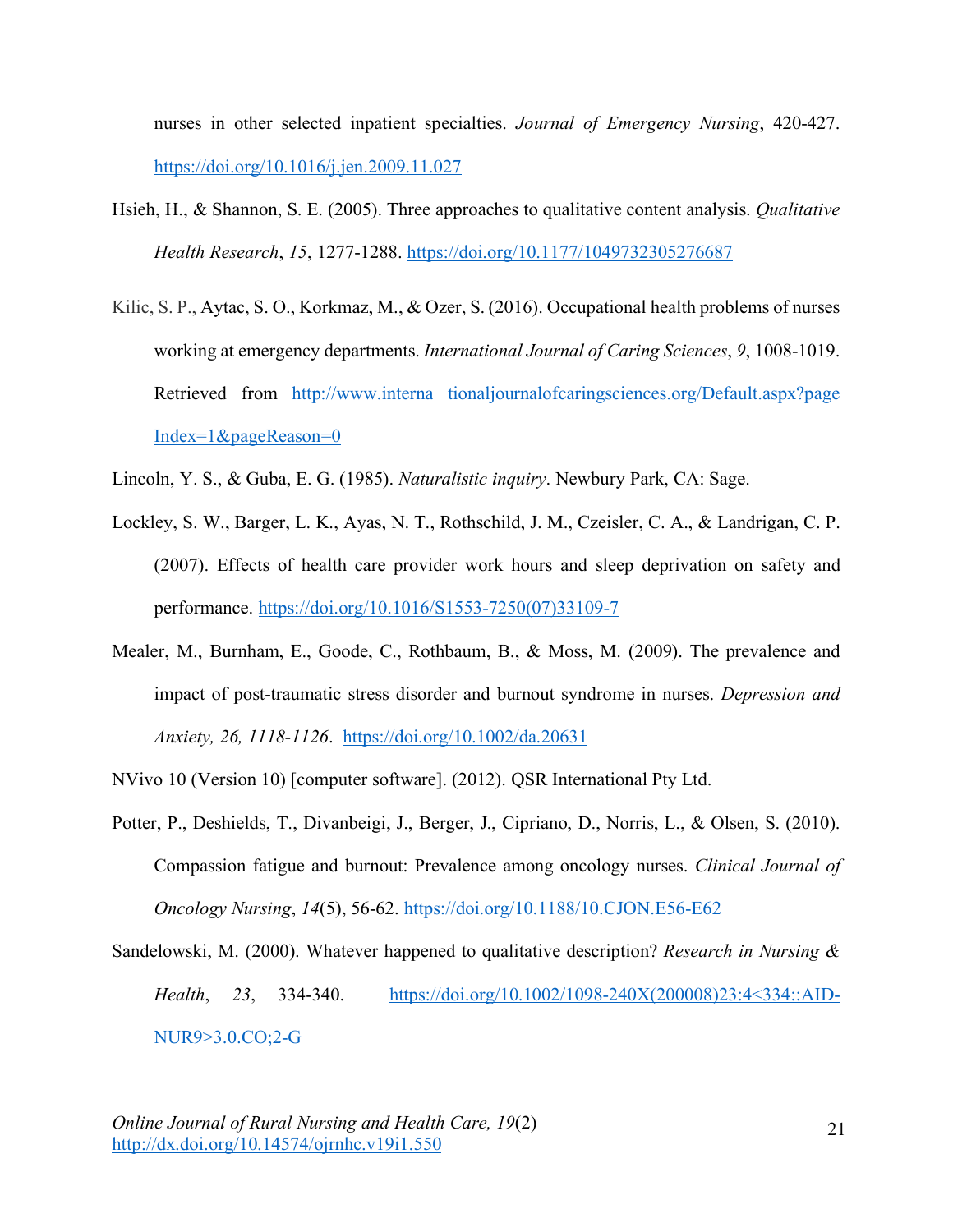- Showalter, S. (2010). Compassion fatigue: What is it? Why does it matter? *American Journal of Hospice Palliative Medicine*, *27*, 239-242. https://doi.org/10.1177/1049909109354096
- Van Bogaert, P., Peremans, L., Van Heusden, D., Verspuy, M., Kureckoval, V., Van de Cruys, Z., & Franck, E. (2017). Predictors of burnout, work engagement and nurse reported job outcomes and quality of care: a mixed method study. *BMC Nursing*, *16*(5). https://doi.org/10.1186/s12912-016-0200-4
- Witkoski-Stimpfel, A., Sloane, D., & Aiken, L. (2012). The longer the shifts for hospital nurses, the higher the levels of burnout and patient dissatisfaction. *Health Affairs*, *31*. http://dx.doi.org/10.1377/hlthaff.2011.1377
- Yuwanich, N., Sandmark, H., & Akhavan, S. (2016). Emergency department nurses' experiences of occupational stress: A qualitative study from a public hospital in Bangkok, Thailand. *Work*, *53*, 885-897. https://doi.org/http://dx.doi.org/10.3233/WOR-15218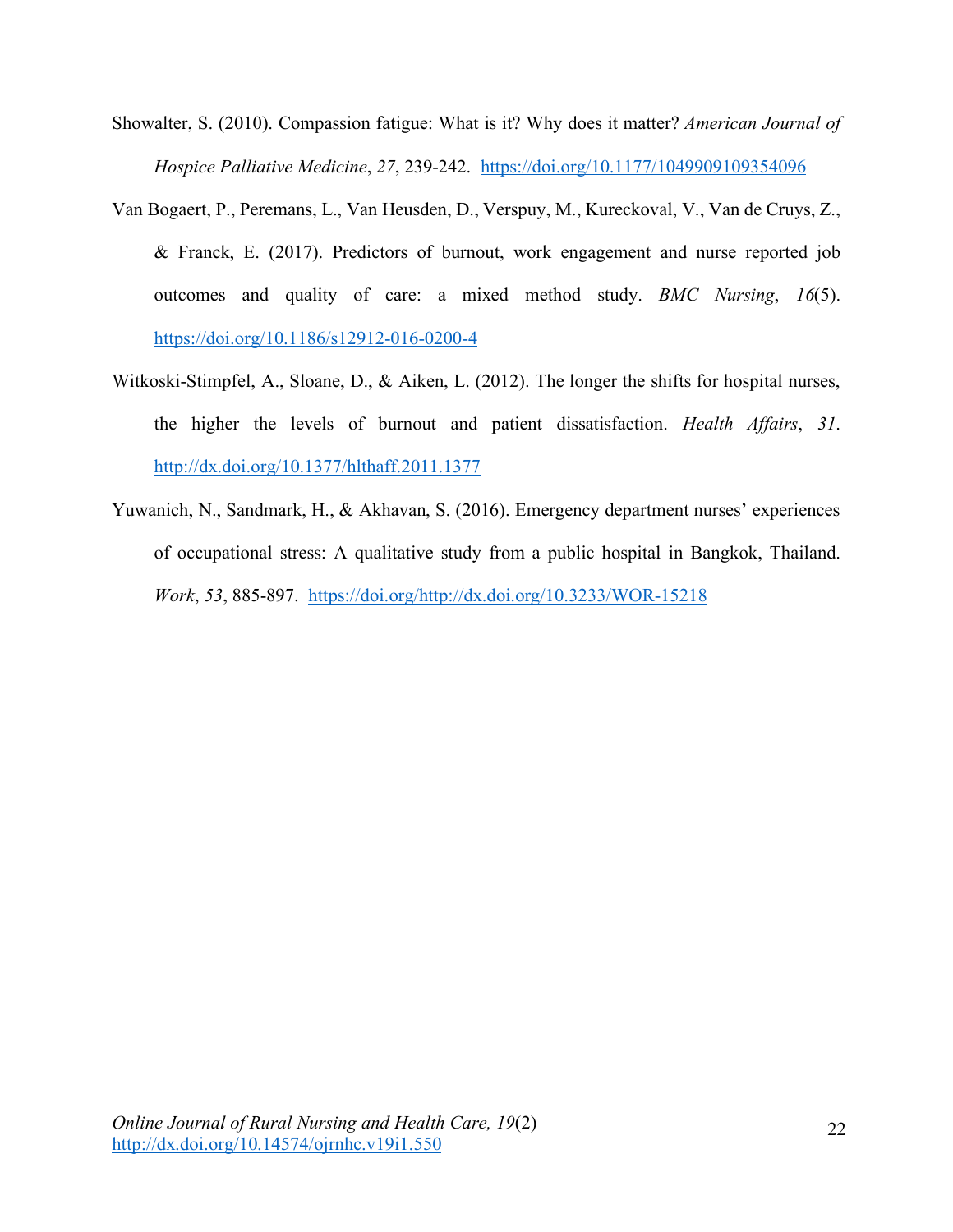#### **Appendix**

# **Interview Guide**

Introductory script: Thank you for agreeing to participate in this research study. Before we begin, I just want to remind you that you do not have to answer all the questions. If any question makes you feel uncomfortable, we can stop or pause the interview at any time. You are also aware that I am recording this interview and any written notes I make are only to help me understand the content of this interview when I read the transcripts. This interview and my notes will also be kept in strict confidence as indicated on the informed consent form you signed. Do you have any questions?

Can you tell me why you wanted to be a nurse?

What is it like working in a rural ER?

What do you think is unique about rural emergency nursing?

Can you tell me how it feels to care for someone you know from the community? How do you deal with issues of privacy both for yourself and the patients outside of the hospital?

Compassion fatigue can be defined as the ``Cost of caring``. That is, that care giving can take an emotional and physical toll on providers. This can have negative effects on a nurse's professional and personal life. Have you heard of this and what are your thoughts on the concept of compassion fatigue?

Working in the emergency department can be a very demanding job and we all feel challenged by our work at times. Can you tell me about a particularly challenging patient or situation?

Can you tell me about a situation where you felt that you were not able to provide the emotional support the patient or family needed at a distressing time and why?